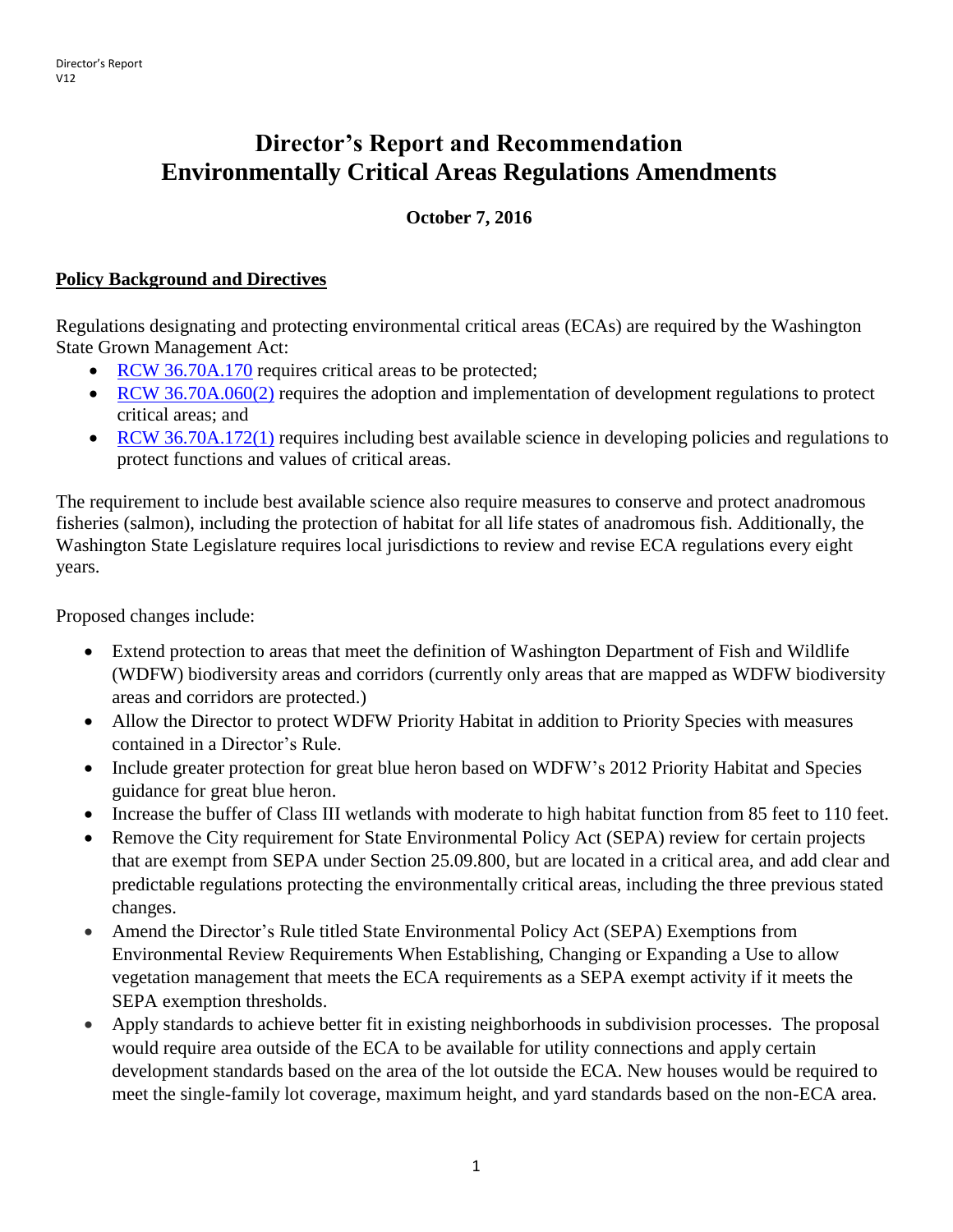Include a new section that establishes the steps in mitigation sequencing as set out in the 2007 Department of Community, Trade and Economic Development's *Critical Areas Assistance Handbook: Protecting Critical Areas within the Framework of the Washington Growth Management Act*.

Additional changes to the regulations that provide clarity in implementing the regulations are also included in this update.

This Director's Report summarizes the above regulatory changes and provides additional information regarding these changes. By including updated best available science in developing our ECA regulations and updating our ECA regulations to improve their effectiveness, we can better protect our critical areas and manage development in areas that are potentially hazardous. We can also enhance the urban environment by protecting wetlands, fish and wildlife habitat, riparian corridors, and other ecological resources. The health of these areas is an important indicator of the overall health and well-being of the city and region.

# *What are environmentally critical areas?*

In 1990 the Washington State Legislature passed the Growth Management Act (GMA) requiring local governments to manage growth by designating urban growth areas, preparing comprehensive plans, and adopting development regulations, including regulations to protect environmentally critical areas.

The City of Seattle protects environmentally critical areas (ECAs) through the regulations of Chapter 25.09 of the Seattle Municipal Code (SMC). In Seattle there are five types of ECAs as defined by [RCW 36.70A.030:](http://apps.leg.wa.gov/RCW/default.aspx?cite=36.70A.030) Geologic hazard areas, flood-prone areas, wetlands, fish and wildlife habitat conservation areas and abandoned landfills. Below is an explanation of each of these environmentally critical areas.

| Table 1. Critical Areas         |  |
|---------------------------------|--|
| Geologic hazard areas           |  |
| <i>Liquefaction-prone areas</i> |  |

Liquefaction occurs when relatively loose, cohesionless, saturated soils are temporarily transformed into a quicksand-like state, usually as a result of earthquake-induced ground shaking. Structures built on or within liquefiable soils can be more susceptible to damage if the structural design does not consider liquefaction and associated effects.

### *Landslide-prone areas*

Landslides present a major hazard to people and property. Identification of landslide-prone areas is important so that development can follow the grading and building standards and requirements necessary to avoid structural damage and personal injury. In some areas, the risk is so great that no development can safely occur.

In Seattle, landslide-prone areas include both known and potential landslide areas. Known landslide areas are documented areas of significant movement. Potential landslide areas have been identified through studies, have signs of potential earth movement, display certain geological conditions or features, or have slopes with an incline of 40 percent or more.

### *Steep slope erosion areas*

Steep topography increases the risk of adverse impacts related to development activity, including impacts to adjacent properties, public rights-of-way, water bodies, and natural resources. Steep slope erosion areas are slopes with an incline of 40 percent or more; they are a subset of landslide-prone areas.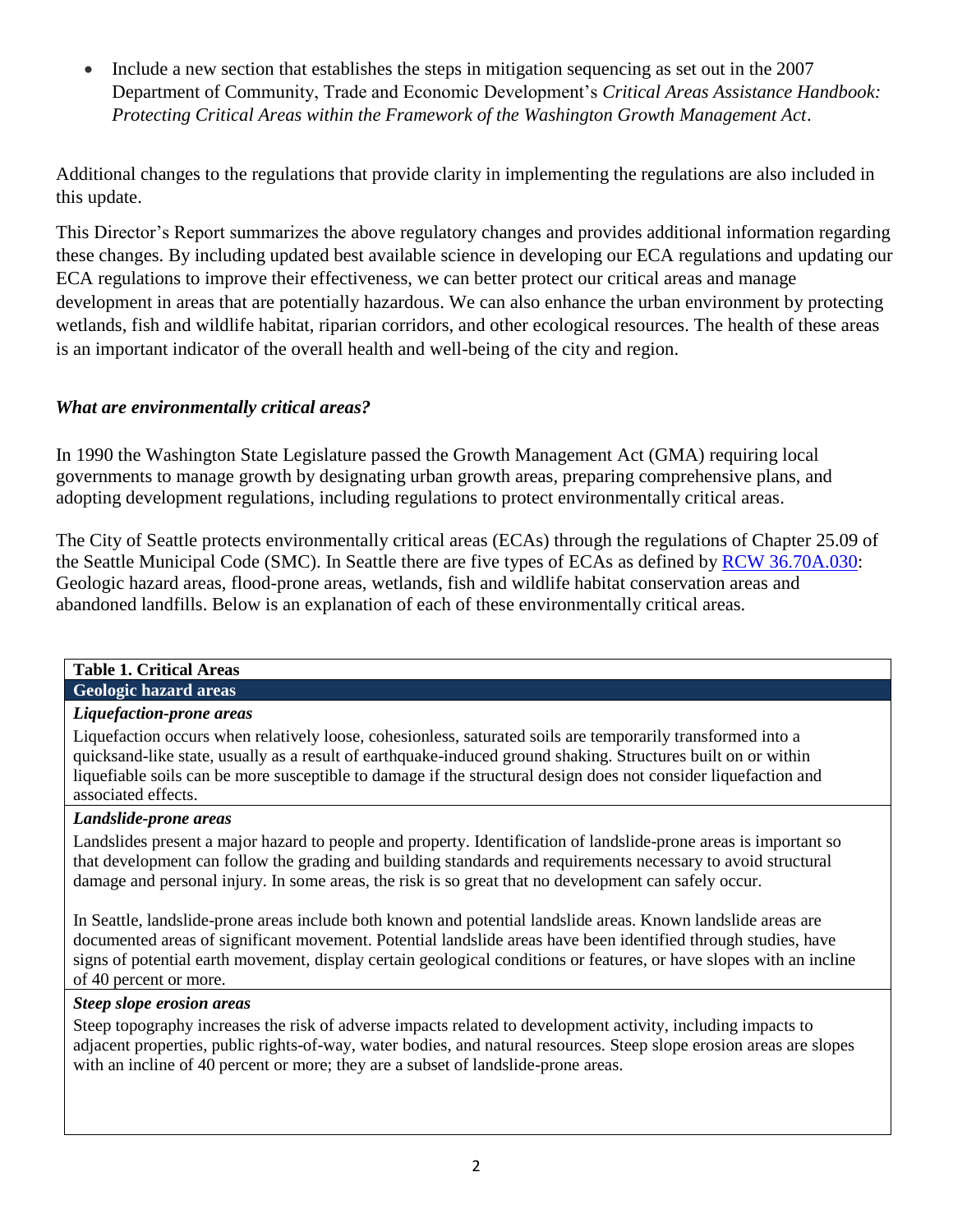#### *Peat settlement-prone areas*

Peat settlement-prone areas contain substantial deposits of peat-rich soils that are prone to settlement. Peat-rich soils present a potential geologic hazard because they are highly compressible and prone to sinking when loaded with new structures and fill or when the groundwater table is lowered.

### *Seismic hazard areas*

In addition to liquefaction-prone areas, seismic hazard areas also include the Seattle Fault Zone, shoreline and upland areas adjacent to waterbodies at risk of tsunami inundation and seiches, a sudden oscillation in the surface of an enclosed body of water that raises water levels.

#### *Volcanic hazard areas*

Volcanic hazard areas are subject to inundation by lahars (a landslide of volcanic debris) or related flooding resulting from volcanic activity on Mt. Rainier.

### **Flood-prone areas**

Flood-prone areas would likely be covered with or carry water as a result of a 100-year storm, that is, a storm that has a one-percent chance of occurring in a given year. Flood-prone areas are generally the low-lying areas in and around the floodplain of a river or stream. Development in flood-prone areas can present flooding problems on site and on adjacent properties.

#### **Wetlands**

Wetlands are areas that are sufficiently inundated or saturated by surface water or ground water to support vegetation typically adapted for life in saturated soil conditions. Wetlands generally include swamps, marshes, and bogs and provide many valuable ecological functions, such as flood control, water quality improvement, shoreline stabilization, and habitat for fish and wildlife. Wetlands also serve as recreational and educational opportunities and contribute to the aesthetic value of our city.

# **Fish and wildlife habitat conservation areas**

#### *Riparian corridors*

Riparian corridors are the transition areas between land and a river or creek. This area provides a unique environment for plant and animal life and protects water quality by filtering sediment and toxins from runoff before it enters the watercourse.

#### *Washington Department of Fish and Wildlife (WDFW) biodiversity areas and corridors*

WDFW identifies areas and corridors that are supportive of fish and wildlife and the habitat that supports these species.

#### *WDFW priority habitats and species areas*

WDFW also maintains a list of important fish, wildlife, and habitat resources in Washington. These habitats and species are priorities for conservation, protection, and management due to their population status, sensitivity to habitat alteration, and/or recreation, commercial, or tribal importance. The list is available at

[http://wdfw.wa.gov/conservation/phs/list/.](http://wdfw.wa.gov/conservation/phs/list/) The ECA regulations require that development affecting these priority areas take certain measures to protect the habitat and species that may exist there.

### *Areas providing habitat for species of local importance*

The City of Seattle has a process for designating species of local importance that may or may not be included in WDFW's list. The ECA regulations outline the process and criteria for nominating a species for this designation and include provisions for protecting these areas.

Shoreline priority habitat. The ECA regulations apply to shoreline habitats through the new Shoreline Master Program (Chapter 23.60A of the Seattle Municipal Code, effective in June 2015), which protects these areas, as required by state law.

#### **Abandoned landfills**

Areas once used as solid waste disposal sites present certain potential environmental health problems, such as the release of methane and other gases or contaminated water. In Seattle, some of these sites exist in Interbay, Genesee, Montlake, Haller Lake, West Seattle, Green Lake, Washington Park, and Judkins Park.

In general, the ECA regulations apply to any development or platting activity carried out on a public or private parcel containing an ECA or its buffer. As defined in Section 25.09.520, "development" includes all components of and activities related to construction or disturbance of a site.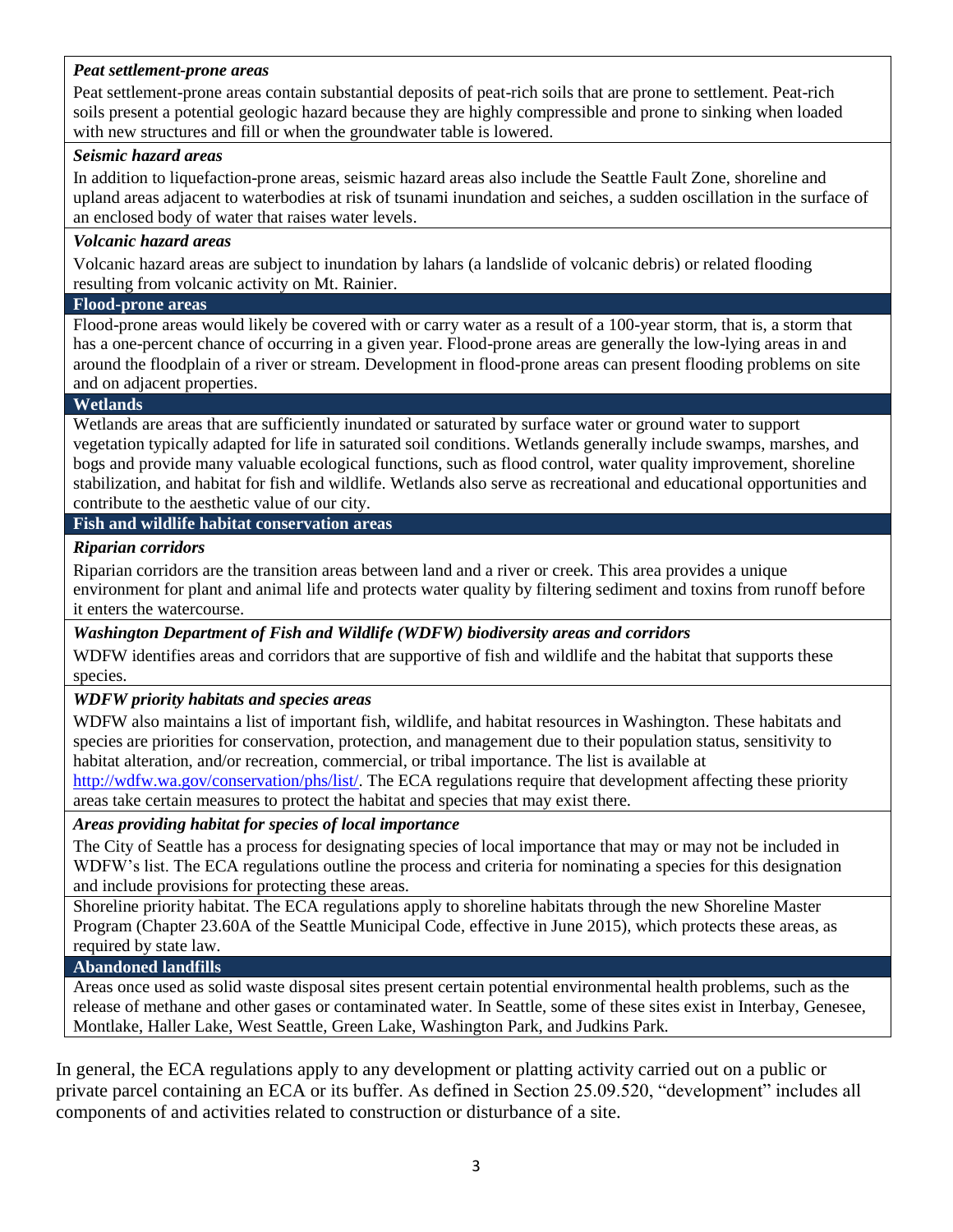# *ECA Update Requirements*

All jurisdictions in Washington State are required to periodically update their regulations for protecting critical areas to comply with the GMA requirements and include BAS in developing regulations. The last major update to the City's ECA regulations occurred in 2006.

The proposed amendments reflect updates to the BAS for protecting wetland functions, great blue heron, and managing impervious surface. The proposal includes changes to the regulations for subdividing property with steep slopes that would better protect neighborhood character while maintaining the ability to recover development credit. The proposal would also add standards and mitigation measures to protect areas that are wildlife habitat area, but where no specific regulatory action is specified currently. Finally, the amendments also reorganize sections, clarify language and procedures, and correct typographical errors to make the Code easier for the public and City staff to use.

In addition to the proposed amendments to Chapter 25.09 of the SMC, the proposal would update Director's Rule 5-2007 concerning Great Blue Heron Management Plans. This update reflects WDFW's latest recommendations for protecting Great Blue Heron and their nests. Great Blue Heron are listed as a WDFW Priority Species and a species of local importance in the City of Seattle.

The City is also currently considering amendments to its Comprehensive Plan as part of a separate process that occurs once a year. The Comprehensive Plan establishes the policy basis for the City's regulations on development on parcels containing or within ECAs. Included in this year's proposed Comprehensive Plan amendments are changes that clarify the City's commitment to:

- 1. Adopt regulations that protect life safety, property, and the ecological functions and values of ECA;
- 2. Include BAS in the identification and protection of ECAs; and
- 3. In addition to GMA requirements to protect critical areas, provide opportunities for public agencies and private individuals to improve water quality and enhance ECAs for the benefit of wildlife and people, beyond the GMA requirement to "protect critical areas."

### *Summary of public participation*

During nine months of public outreach, the Department of Planning and Development (DPD), the predecessor to the Seattle Department of Construction and Inspections (SDCI), staff attended a number of meetings with organizations and neighborhood groups to discuss these proposed changes.

| <b>Table 2. Public Outreach Meetings</b> |                                          |  |
|------------------------------------------|------------------------------------------|--|
| <b>Meeting Date</b>                      | Organization                             |  |
| January 21, 2015                         | <b>Master Builders Association</b>       |  |
| February 3, 2015                         | North Beacon Hill Council                |  |
| February 4, 2015                         | Leschi Community Council                 |  |
| February 12, 2015                        | <b>Master Builders Association</b>       |  |
| February 25, 2015                        | Public Meeting at City Hall              |  |
| February 27, 2015                        | City Interdepartmental Meeting           |  |
| March 31, 2015                           | Beacon Hill Public Forum                 |  |
| April 4, 2015                            | Seattle Parks and Recreation Mini-Summit |  |
| May 6, 2015                              | <b>Urban Forestry Commission</b>         |  |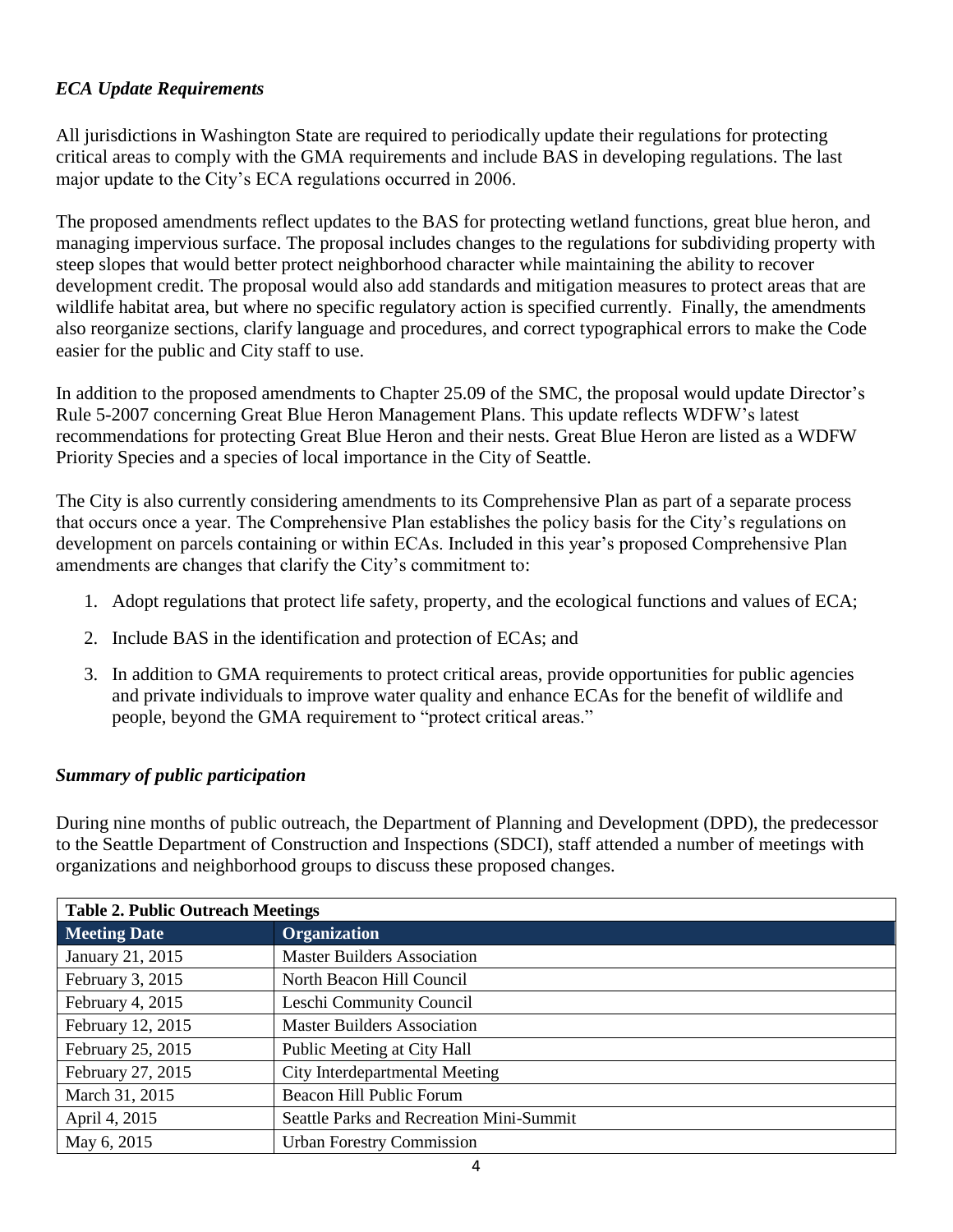| May 12, 2015       | <b>Heron Habitat Helpers</b>    |
|--------------------|---------------------------------|
| May 28, 2015       | <b>Thornton Creek Alliance</b>  |
| June 25, 2015      | Cedar Park Neighborhood Council |
| November $6, 2015$ | Cedar Park Neighborhood Council |

Public input collected at these meetings addressed the following topics:

- 1. Application of subsections 25.09.045.F.3.f Exemptions for public projects;
- 2. Application of Sections 25.09.240 Short subdivisions and subdivisions;
- 3. Application of Section 25.09.260 Administrative conditional uses;
- 4. Application of the stormwater regulations in relation to the ECA regulations;
- 5. Protection of great blue heron; and
- 6. Protection of wildlife habitat.

DPD used input from these meetings in the development of the proposed amendments. Prior to releasing this staff draft of the proposed amendments, DPD developed a summary of potential code changes that was circulated to stakeholders through the ECA listserv, distributed at public meetings, and posted on the ECA update project website. DPD has continually updated the project website with a timeline, background information, and BAS documents.

Additionally, DPD released a public review draft of the ECA regulations in September 2015. DPD received comments from ten individuals, organizations and agencies on the public draft. Additional amendments to the ECA regulations were made based on these comments, prior to publishing environmental (SEPA) review of the proposed legislation.

# **Analysis**

Since the last update of the ECA regulations, DPD gathered input from the public and organizations, met with City staff that implement and enforce the regulations, reviewed the BAS, and conducted site visits. This work resulted in proposed code amendments that fall into three categories:

- 1. **Correction or clarification of existing provisions.** Based on experience administering the ECA regulations, City staff identified places where clearer language and organization would make the Code easier to understand and enforce consistently.
- 2. **Amendments based on BAS review.** DPD reviewed every section of the ECA regulations in light of updated BAS documents, which are available on the [project website.](http://www.seattle.gov/dpd/codesrules/changestocode/ecaupdate/projectdocuments/default.htm) The BAS calls for changes in the provisions for wetlands, fish and wildlife habitat, and management of impervious surfaces. These changes reflect new scientific findings and recommendations.
- 3. **Substantive regulatory changes.** Based on the intent of the ECA regulations, scientific recommendations, and observation of developed projects, the following changes were made: increased buffer for Category III wetlands with high habitat function; modification of how heron habitat is protected within a specified distance from heron colonies, and the addition mitigation standards.

Aside from purely typographical corrections or clarifications, the following table summarizes the changes proposed in each Code section of the ECA regulations: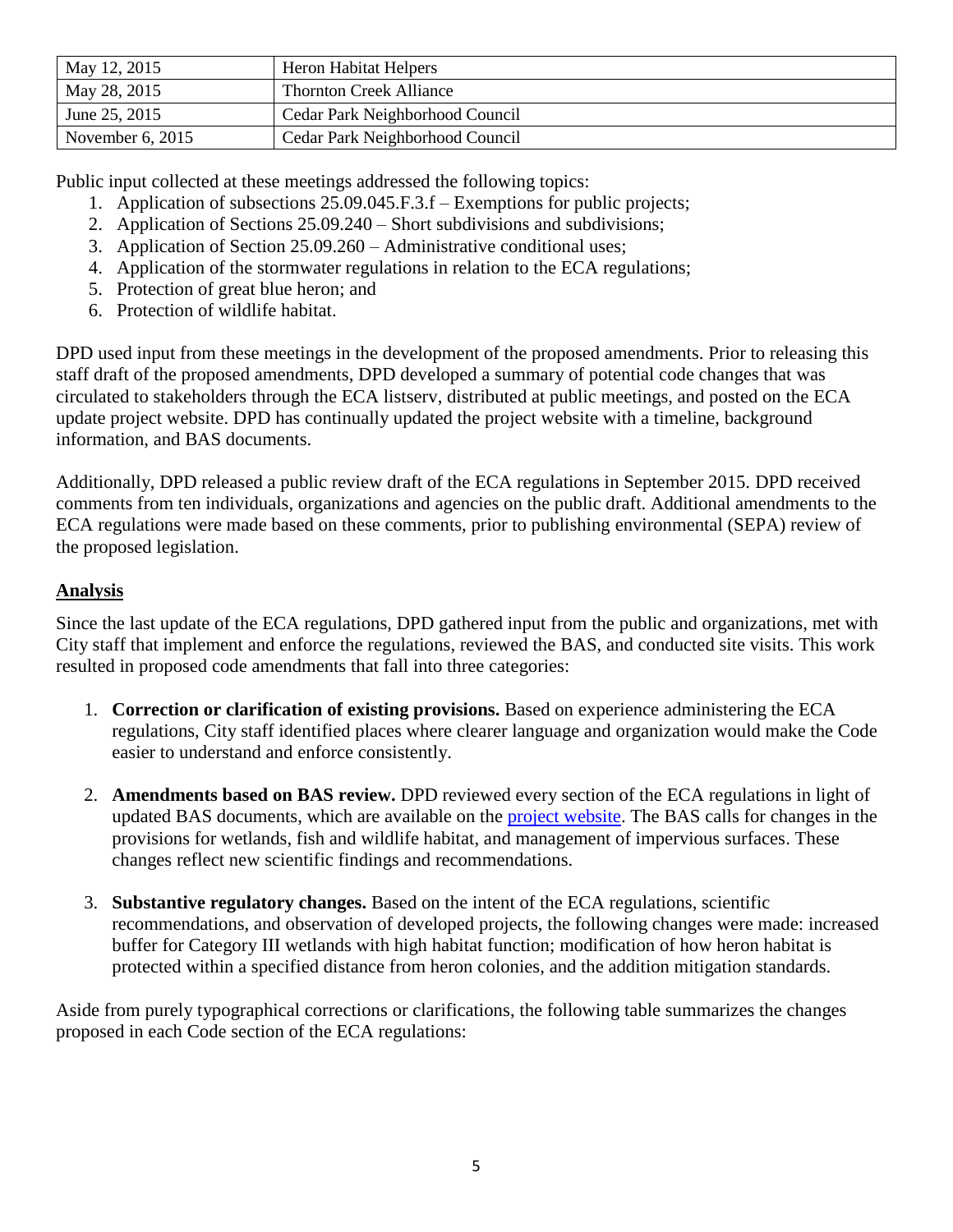| <b>Table 3. Description of Code Changes</b> |                                 |                                                                |
|---------------------------------------------|---------------------------------|----------------------------------------------------------------|
| <b>Code Section</b>                         | <b>Proposed Change(s)</b>       | <b>Rationale</b>                                               |
| 25.09.020                                   | Renumbered code sections as     | Increase the clarity of the regulations by restructuring the   |
| <b>Environmentally</b>                      | follows:                        | code sections to identify critical areas at the beginning or   |
| critical areas                              | Section 25.09.020 is            | the ordinance and to locate related topics next to each other. |
| definitions;                                | renumbered to Section           |                                                                |
|                                             | 25.09.012;                      |                                                                |
| 25.09.180                                   | Section 25.09.180 is            |                                                                |
| <b>Development</b>                          | renumbered to 25.09.090         |                                                                |
| standards for                               |                                 |                                                                |
| steep slope areas;                          |                                 |                                                                |
| and                                         |                                 |                                                                |
|                                             |                                 |                                                                |
| 25.09.320                                   | Section 25.09.320 is            |                                                                |
| <b>Trees and</b>                            | renumbered to 25.09.070         |                                                                |
| vegetation                                  |                                 |                                                                |
| 25.09.012.D.1                               | Change the name of "steep"      | This changes makes the regulations more clear in               |
| <b>Environmentally</b>                      | slope areas" to "steep slope    | explaining that steep slope areas are regulated because they   |
| critical areas                              | erosion hazard areas"           | present an erosion hazard.                                     |
| definitions                                 | Change the name of the          | This change keeps our regulation terminology aligned with      |
|                                             | category of fish and wildlife   | Washington Department of Fish and Wildlife terminology for     |
|                                             | habitat conservation areas that | areas that are protected under WDFW's Priority Habitat and     |
|                                             | is currently named "urban       | Species program and that are designated critical areas.        |
|                                             | natural open space habitat      |                                                                |
|                                             | areas" to "biodiversity areas   |                                                                |
|                                             | and corridors".                 |                                                                |
|                                             | Include areas that meet the     | All other types of ECAs are defined and the areas that meet    |
|                                             | Washington Department of        | those definitions are protected as an environmentally          |
|                                             | Fish and Wildlife's definition  | critical area. Currently only those areas that are mapped as a |
|                                             | of biodiversity areas and       | biodiversity area and corridors are protected as an ECA.       |
|                                             | corridors as environmentally    | The proposal is to protect areas that meet the definition of   |
|                                             | critical areas.                 | biodiversity areas and corridors as well as protecting these   |
|                                             |                                 | areas that are mapped.                                         |
|                                             |                                 |                                                                |
|                                             |                                 | In addition, specific standards are proposed to protect these  |
|                                             |                                 | areas as a replacement for the current use of SEPA to add      |
|                                             |                                 | consistency and predictability.                                |
| 25.09.045                                   | Clarify the requirements for    | Currently, the regulations for maintenance of existing         |
| <b>Exemptions</b>                           | maintenance and repair, and     | development are difficult to understand.                       |
|                                             | renovation and structural       |                                                                |
|                                             | alterations, of existing        |                                                                |
|                                             | development. (Rebuilding or     |                                                                |
|                                             | replacement of structures is    |                                                                |
|                                             | proposed to be addressed in a   |                                                                |
|                                             | new Section 25.09.052).         |                                                                |
|                                             | Clarify that the exemption for  | The intent of this exemption is to allow public agencies to    |
|                                             | public projects in an ECA is    | complete projects that help the public to enjoy the ECA,       |
|                                             | for projects intended           | like a walking trail providing access to a wetland. However,   |
|                                             | specifically to increase the    | the current language is not clear and could be interpreted to  |
|                                             | public's enjoyment of the       | exempt <i>any</i> public project in an ECA if it benefits the  |
|                                             | ECA.                            | public — such as a bus stop shelter in a creek buffer —        |
|                                             |                                 | regardless of whether that benefit is related to enjoyment of  |
|                                             |                                 | the ECA.                                                       |
|                                             |                                 |                                                                |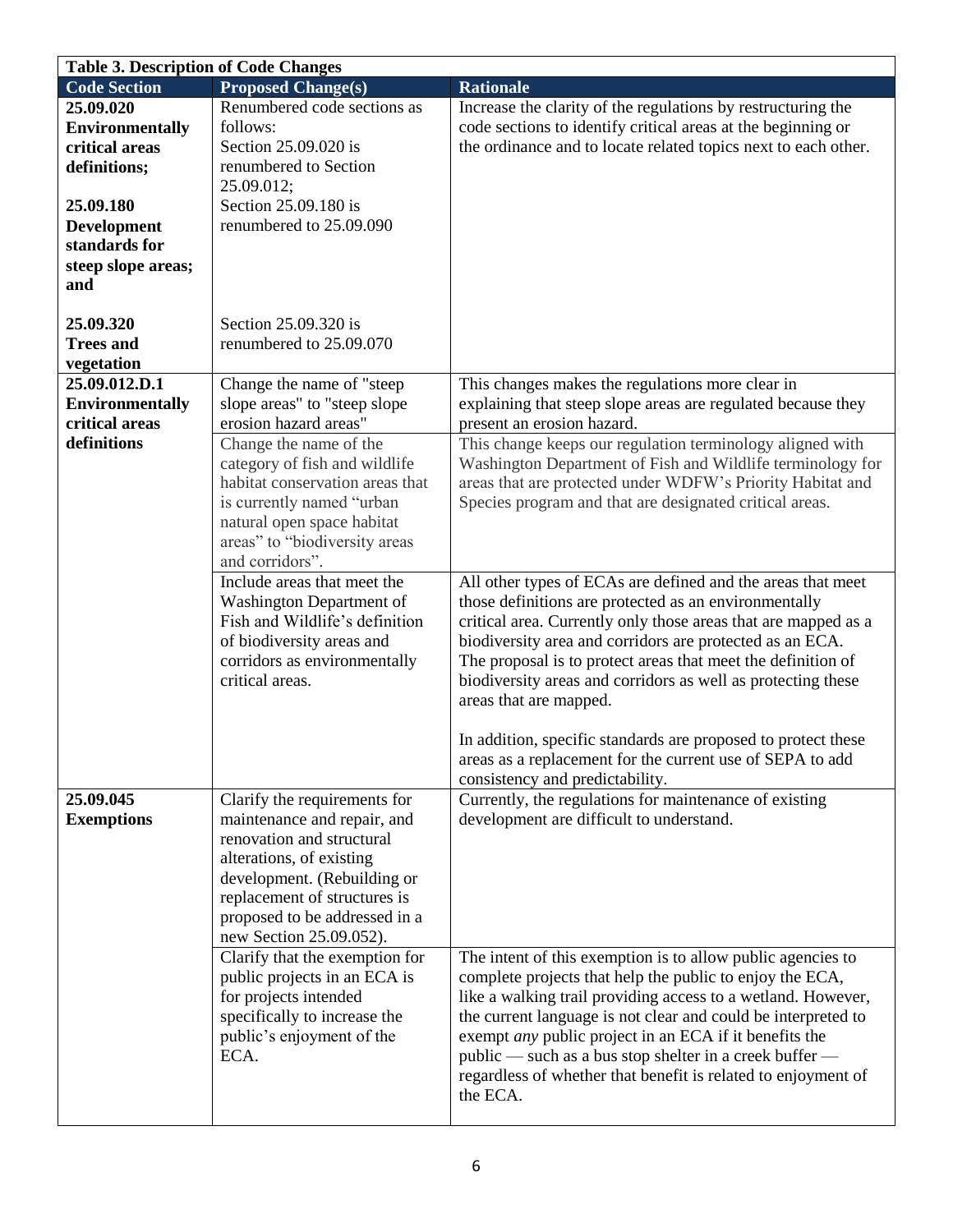| <b>Table 3. Description of Code Changes</b>                  |                                                                                                                                                                                            |                                                                                                                                                                                                                                                                                                                                                                                                                                                                                                                                  |  |
|--------------------------------------------------------------|--------------------------------------------------------------------------------------------------------------------------------------------------------------------------------------------|----------------------------------------------------------------------------------------------------------------------------------------------------------------------------------------------------------------------------------------------------------------------------------------------------------------------------------------------------------------------------------------------------------------------------------------------------------------------------------------------------------------------------------|--|
| <b>Code Section</b>                                          | <b>Proposed Change(s)</b>                                                                                                                                                                  | <b>Rationale</b>                                                                                                                                                                                                                                                                                                                                                                                                                                                                                                                 |  |
|                                                              |                                                                                                                                                                                            | This proposed amendment is included to address subsection<br>25.09.908.B.2 of SEPA <sup>1</sup> .                                                                                                                                                                                                                                                                                                                                                                                                                                |  |
| 25.09.052<br><b>Rebuilding or</b><br>replacing<br>structures | This new section contains the<br>requirements for rebuilding or<br>replacing structures.                                                                                                   | The new section would distinguish rebuilding a structure<br>that has been destroyed by an act of nature from voluntary<br>replacement of a structure.<br>Voluntary replacement of single family residential<br>development within an ECA is proposed to be allowed. In                                                                                                                                                                                                                                                           |  |
|                                                              |                                                                                                                                                                                            | the existing regulations this is not allowed.<br>Replacing structures destroyed by acts of nature is currently<br>allowed.<br>The change proposed adds development standards and a<br>clear review process for both types of replacement<br>mentioned above. Standards and a review process allow the<br>City to ensure that the rebuilding minimizes the impact on<br>the functions and values of the ECA.                                                                                                                      |  |
| 25.09.055 Small<br>project waiver                            | Remove 25.09.055 and move<br>the provisions for small<br>project waivers in each type<br>of ECA to the appropriate<br>code section containing other<br>provisions for each type of<br>ECA. | Because the small project waiver does not apply to all types<br>of ECAs, it is more effective to put these provisions within<br>each specific ECA to which small project waivers apply.<br>This alleviates having to switch back and forth between<br>code sections.                                                                                                                                                                                                                                                             |  |
|                                                              | Modify the provision for<br>wetlands to remove the<br>allowance for detached<br>structures                                                                                                 | The proposal to remove detached structures from wetlands<br>will increase the protection of wetlands.<br>In addition, specific standards are proposed to protect these<br>areas as a replacement for the current use of SEPA to add<br>consistency and predictability.                                                                                                                                                                                                                                                           |  |
|                                                              | Modify this provision for<br>riparian management areas to<br>limit this to fences, rockeries,<br>or similar features or<br>temporary disturbance for<br>installation of utility lines      | The proposal to modify this provision for riparian<br>management areas would increase the protection of riparian<br>management areas.<br>In addition, specific standards are proposed to protect these<br>areas as a replacement for the current use of SEPA to add<br>consistency and predictability.                                                                                                                                                                                                                           |  |
| 25.09.060<br><b>General</b><br>development<br>standards      | Move the standards for<br>pesticide, herbicide, and<br>fertilizer use to a new section<br>25.09.075 and remove here.                                                                       | See the row below for Section 25.09.075.                                                                                                                                                                                                                                                                                                                                                                                                                                                                                         |  |
| 25.09.065<br><b>Standards for</b><br>mitigation              | Create a new section<br>outlining specific mitigation<br>sequencing and requirements.                                                                                                      | Currently, certain development that has an adverse impact<br>on an ECA requires mitigation. However, current Chapter<br>25.09 is often vague or silent about the order in which<br>mitigation should occur. Therefore, included is a new<br>section that establishes the steps in mitigation sequencing as<br>set out in the 2007 Department of Community, Trade and<br>Economic Development's Critical Areas Assistance<br>Handbook: Protecting Critical Areas within the Framework<br>of the Washington Growth Management Act. |  |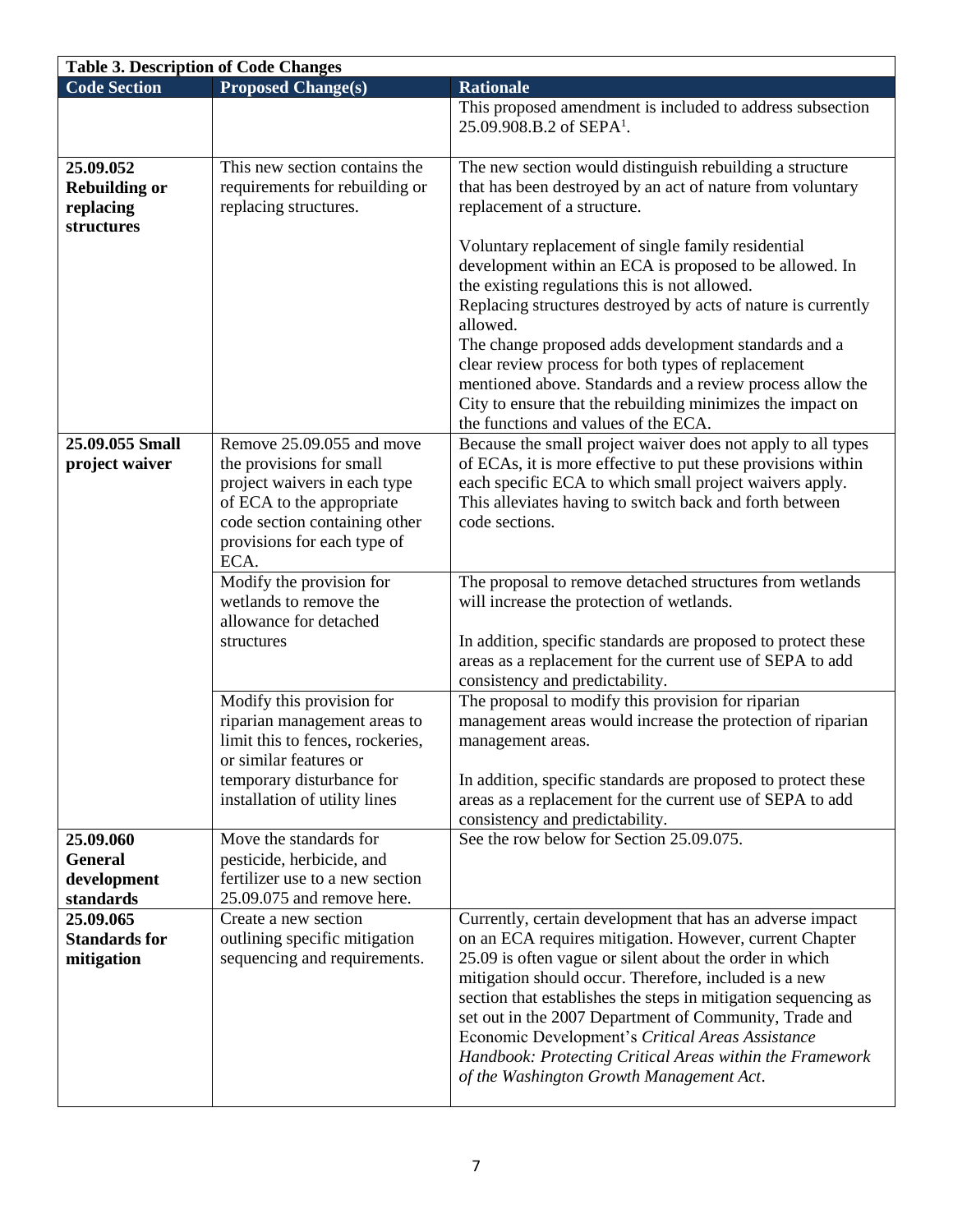| <b>Table 3. Description of Code Changes</b>                                                |                                                                                                                                                                                                                                                                                                                                                                                                                                         |                                                                                                                                                                                                                                                                                                                                                                                                                                                                                               |
|--------------------------------------------------------------------------------------------|-----------------------------------------------------------------------------------------------------------------------------------------------------------------------------------------------------------------------------------------------------------------------------------------------------------------------------------------------------------------------------------------------------------------------------------------|-----------------------------------------------------------------------------------------------------------------------------------------------------------------------------------------------------------------------------------------------------------------------------------------------------------------------------------------------------------------------------------------------------------------------------------------------------------------------------------------------|
| <b>Code Section</b>                                                                        | <b>Proposed Change(s)</b>                                                                                                                                                                                                                                                                                                                                                                                                               | <b>Rationale</b>                                                                                                                                                                                                                                                                                                                                                                                                                                                                              |
|                                                                                            |                                                                                                                                                                                                                                                                                                                                                                                                                                         | Under the proposal mitigation sequencing will be used to<br>address all adverse impacts to critical areas and buffers in<br>addition to other development standards.                                                                                                                                                                                                                                                                                                                          |
|                                                                                            |                                                                                                                                                                                                                                                                                                                                                                                                                                         | Additionally, specific standards are proposed to protect<br>these areas as a replacement for the current use of SEPA to<br>add consistency and predictability.                                                                                                                                                                                                                                                                                                                                |
| 25.09.070                                                                                  | Add management of                                                                                                                                                                                                                                                                                                                                                                                                                       | Clarify management and mitigation requirements and                                                                                                                                                                                                                                                                                                                                                                                                                                            |
| <b>Standards for</b><br>vegetation and<br>impervious<br>surface                            | impervious surface to this<br>section. Provide additional<br>guidance and clarity<br>regarding vegetation                                                                                                                                                                                                                                                                                                                               | implement best available science regarding adding<br>impervious surface in an area that was undeveloped and is<br>located within an environmentally critical area such that<br>run-off and other consequences would impact a critical                                                                                                                                                                                                                                                         |
| management                                                                                 | management and/or how an                                                                                                                                                                                                                                                                                                                                                                                                                | area.                                                                                                                                                                                                                                                                                                                                                                                                                                                                                         |
|                                                                                            | increase in impervious<br>surface must be mitigated.                                                                                                                                                                                                                                                                                                                                                                                    | Additionally, specific standards are proposed to protect<br>these areas as a replacement for the current use of SEPA to<br>add consistency and predictability.                                                                                                                                                                                                                                                                                                                                |
| 25.09.075<br><b>Standards for</b><br>pesticide,<br>herbicide, and<br>fertilizer use        | Move standards for pesticide,<br>herbicide and fertilizer use<br>from the General<br>Development Standards in<br>Section 25.09.060 to a new<br>section, Section 25.09.075<br>Add prohibition of synthetic<br>fertilizers within 50 feet of a<br>wetland or riparian corridor<br>watercourse. Require best<br>management practices for use<br>of organic fertilizers within<br>50 feet of a riparian corridor<br>watercourse or wetland. | Clarify the code by adding more detail about acceptable<br>ingredients and those that should not be used due to water<br>quality and other impacts. Giving this topic its own heading<br>in the code would make it easier to find.<br>The current regulations do not distinguish between<br>synthetic and organic fertilizers. The proposed amendments<br>reflect the scientific recommendations incorporated into the<br>updated Shoreline Master Program.                                   |
| 25.09.080<br>Landslide-prone<br>areas                                                      | Clarify that the purpose of<br>regulations for landslide-<br>prone areas is to allow safe<br>and stable development.                                                                                                                                                                                                                                                                                                                    | The current code includes the term "compatible"<br>development, which has been hard to interpret.<br>Compatibility is already defined more clearly as part of the<br>proposed amendments and is not specifically the purpose of<br>the regulations for landslide-prone areas, which is safety<br>and stability.                                                                                                                                                                               |
|                                                                                            | Include a new subsection that<br>provides the provisions that<br>are currently in Section<br>25.09.055 for small project<br>waivers.                                                                                                                                                                                                                                                                                                    | See above description for Section 25.09.055.                                                                                                                                                                                                                                                                                                                                                                                                                                                  |
| 25.09.090<br><b>Development</b><br>standards for<br>steep slope<br>erosion hazard<br>areas | Clarify definition of existing<br>development.                                                                                                                                                                                                                                                                                                                                                                                          | In steep slope areas, development located in the footprint of<br>existing development is currently allowed. However, the<br>current code is not clear about what constitutes existing<br>development. The proposed amendments would stipulate<br>that development must be within the footprint of existing<br>legal structures or paved areas, not including landscaped<br>areas or grading, and that all impacts from new<br>development to the stability of the slope must be<br>minimized. |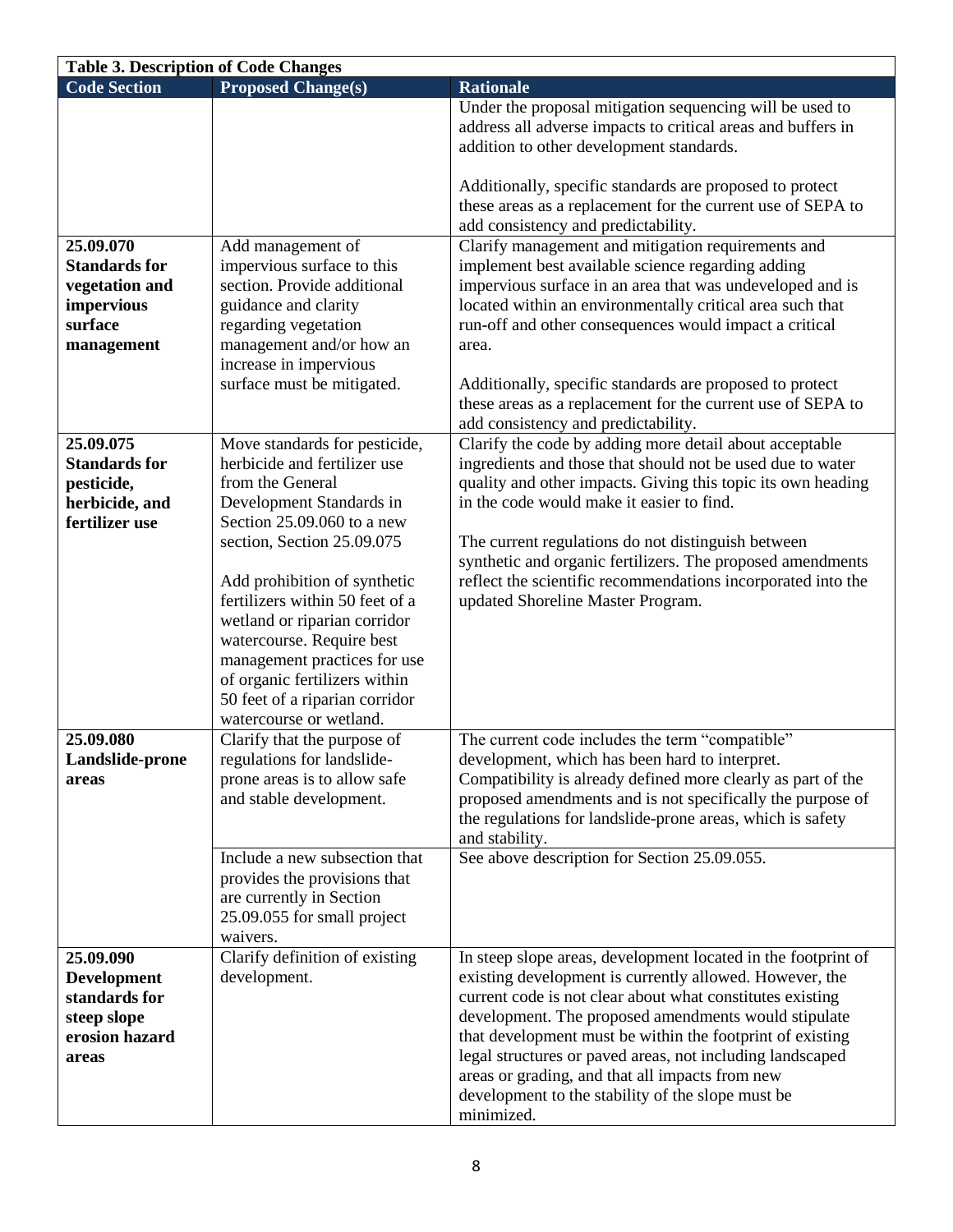| <b>Table 3. Description of Code Changes</b>                                         |                                                                                                                                                        |                                                                                                                                                                                                                                                                                                                                                                            |
|-------------------------------------------------------------------------------------|--------------------------------------------------------------------------------------------------------------------------------------------------------|----------------------------------------------------------------------------------------------------------------------------------------------------------------------------------------------------------------------------------------------------------------------------------------------------------------------------------------------------------------------------|
| <b>Code Section</b>                                                                 | <b>Proposed Change(s)</b>                                                                                                                              | <b>Rationale</b>                                                                                                                                                                                                                                                                                                                                                           |
|                                                                                     | Clarifying criteria for<br>preemptive stabilization.                                                                                                   | Stabilization measures to mitigate a landslide hazard are<br>currently allowed, but the regulations are unclear about how<br>this activity must occur. The proposed amendments would<br>clarify that the stabilization must use the least intrusive<br>method and are the minimum necessary to mitigate the<br>landslide hazard to reasonably protect people and property. |
|                                                                                     | Clarify what does not<br>constitute existing<br>development.                                                                                           | The proposed amendments stipulate that, along with<br>clearing or management of vegetation, stabilization<br>measures do not constitute existing development so that<br>stabilization cannot become a justification for subsequent<br>additional development in steep slope areas.                                                                                         |
|                                                                                     | Incorporate provisions for<br>small project waivers from<br>current section 25.09.055.                                                                 | See above description for Section 25.09.055.                                                                                                                                                                                                                                                                                                                               |
|                                                                                     | Remove criteria for the steep<br>slope area variance and move<br>to a new section 25.09.290.                                                           | The existing provisions for a steep slope area variance<br>under 25.09.180.E refer to criteria for yard variances in<br>25.09.280 that an applicant must meet. The proposed<br>amendments consolidate all criteria for a steep slope<br>variance in one section and removes confusing cross-<br>references to yard variances in section 25.09.280.                         |
| 25.09.110<br><b>Development</b><br>standards for<br>peat settlement-<br>prone areas | Clarify that removal of peat<br>below the annual high static<br>groundwater level is<br>prohibited in a Category I<br>peat settlement-prone area.      | City staff identified this as a gap in current regulations.<br>This gap is addressed to provide a level of protection for<br>Category I peat settlement areas consistent with the original<br>intent of Ordinance 122738, which Council adopted in 2008<br>to add provisions for peat settlement areas.                                                                    |
| 25.09.160<br><b>Development</b><br>standards for<br>wetlands                        | Change the buffer for<br>Category III wetlands with<br>moderate or greater habitat<br>function from 85 feet to 110<br>feet.                            | Proposed changes are supported by BAS that reinforce the<br>habitat and water quality values of these types of wetlands.<br>The larger buffers are needed to provide appropriate<br>protection not afforded by current buffer standards.<br>In addition, specific standards are proposed to protect these<br>areas as a replacement for the current use of SEPA to add     |
|                                                                                     | Include best management<br>practices for development that<br>will occur adjacent to wetland<br>buffers.                                                | consistency and predictability.<br>Proposed changes are supported by BAS and include<br>standards for development proposed adjacent to wetland<br>and wetland buffers.<br>In addition, specific standards are proposed to protect these<br>areas as a replacement for the current use of SEPA to add                                                                       |
|                                                                                     | Update references to wetland<br>delineation, wetland function<br>determination requirements,<br>and mitigation guidance.                               | consistency and predictability.<br>Proposed changes are supported by BAS. The documents<br>referenced are BAS guide wetland protection.<br>In addition, specific standards are proposed to protect these<br>areas as a replacement for the current use of SEPA to add<br>consistency and predictability.                                                                   |
|                                                                                     | Require that either the<br>vegetation in wetland buffers<br>be restored or an increase in<br>the buffer width for a wetland<br>with a degraded buffer. | The current requirements for the size of buffers are based<br>on the assumption that the area of the buffer is fully<br>functioning with native vegetation and that no development<br>is present. The current regulations do not provide direction<br>when this is not the case. The proposal includes two                                                                 |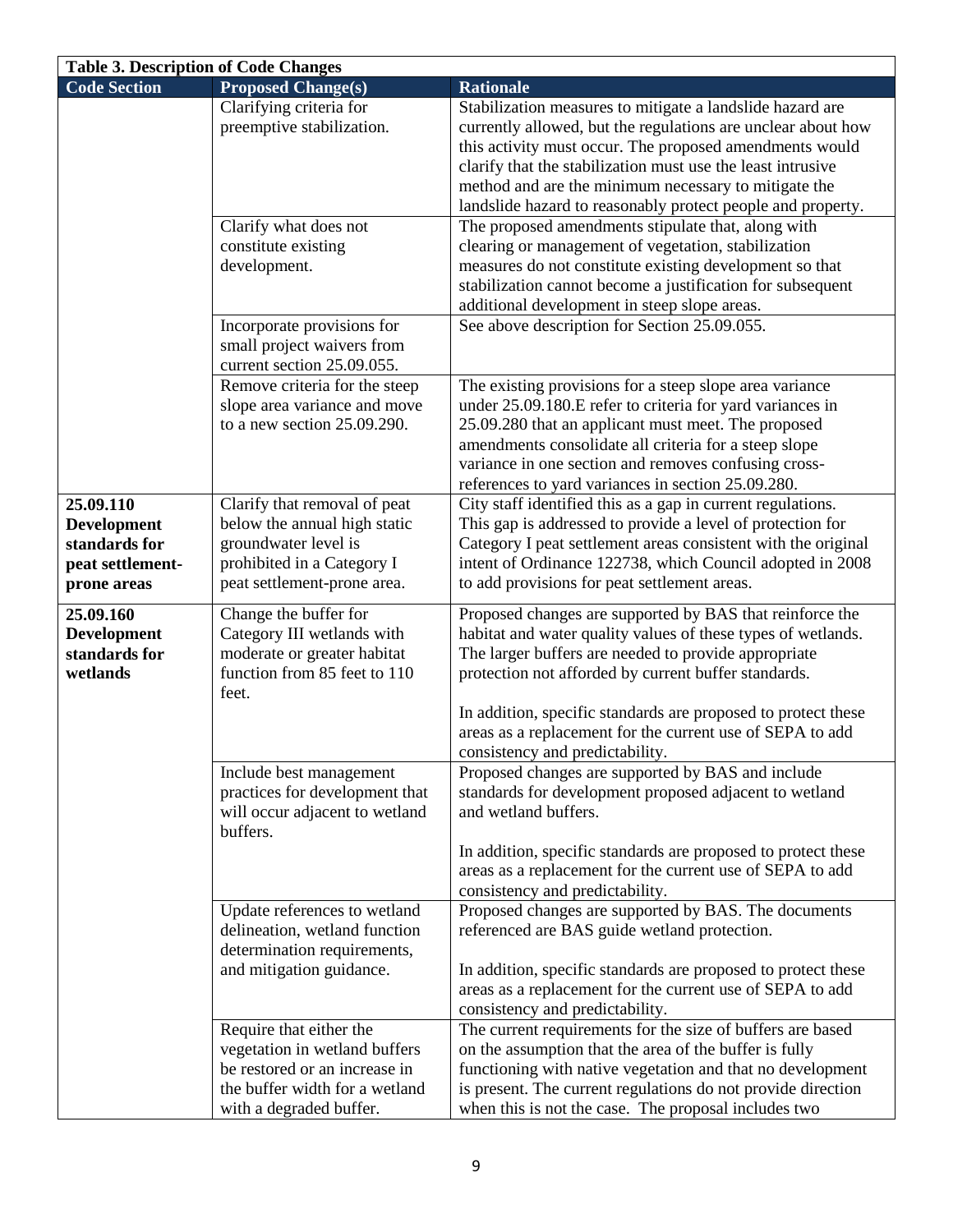| <b>Table 3. Description of Code Changes</b>                                                               |                                                                                                                                                                                                    |                                                                                                                                                                                                                                                                                                                                                                                                                                                                                                                                                                                                                                                       |
|-----------------------------------------------------------------------------------------------------------|----------------------------------------------------------------------------------------------------------------------------------------------------------------------------------------------------|-------------------------------------------------------------------------------------------------------------------------------------------------------------------------------------------------------------------------------------------------------------------------------------------------------------------------------------------------------------------------------------------------------------------------------------------------------------------------------------------------------------------------------------------------------------------------------------------------------------------------------------------------------|
| <b>Code Section</b>                                                                                       | <b>Proposed Change(s)</b>                                                                                                                                                                          | <b>Rationale</b>                                                                                                                                                                                                                                                                                                                                                                                                                                                                                                                                                                                                                                      |
|                                                                                                           |                                                                                                                                                                                                    | options to provide functional buffers: restore the area in the<br>buffer or increase the size of the buffer.                                                                                                                                                                                                                                                                                                                                                                                                                                                                                                                                          |
|                                                                                                           |                                                                                                                                                                                                    | In addition, specific standards are proposed to protect these<br>areas as a replacement for the current use of SEPA to add<br>consistency and predictability.                                                                                                                                                                                                                                                                                                                                                                                                                                                                                         |
|                                                                                                           | Allow for replacement of<br>existing development in an<br>existing buffer when the<br>buffer is separated from the<br>wetland by an improved road<br>and when the project includes<br>restoration. | This provision was requested by City staff and is allowed<br>by the Department of Ecology. The current regulations are<br>too restrictive given the compromised conditions for<br>wetland function due to the presence of the road. The<br>proposal would allow for rational upkeep of property in<br>these circumstances when done in conjunction with<br>restoration as mitigation.                                                                                                                                                                                                                                                                 |
| 25.09.200<br><b>Development</b><br>standards for<br>fish and wildlife<br>habitat<br>conservation<br>areas | Provide a provision that<br>allows the Director to protect<br>Washington Department of<br>Fish and Wildlife's Priority<br>Habitat through a Director's<br>Rule.                                    | The current regulations allow the Director to protect<br>WDFW Priority Species through a Director's Rule. This<br>amendment allows for the protection of WDFW Priority<br>Habitat through a Director's Rule as well.<br>In addition, specific standards are proposed to protect these<br>areas as a replacement for the current use of SEPA to add                                                                                                                                                                                                                                                                                                    |
|                                                                                                           | Require that restoration occur<br>in a degraded riparian<br>corridor when replacement of<br>a structure is allowed.                                                                                | consistency and predictability.<br>The current requirements for the size of the limited riparian<br>development area is based on the assumption that the<br>remaining area of the riparian corridor is fully functioning<br>with native vegetation and that no development is present.<br>The current regulations do not provide direction when this<br>is not the case. The proposal is to require restoration of the<br>degraded portion of the riparian management area to<br>provide functional riparian corridors.<br>In addition, specific standards are proposed to protect these<br>areas as a replacement for the current use of SEPA to add |
|                                                                                                           | Include designated species of<br>local importance.                                                                                                                                                 | consistency and predictability.<br>Currently, the procedure and criteria for nominating and<br>designating a species of local importance is outlined in<br>25.09.200.C, but it is not clear what species are on that list.<br>The proposed amendments would indicate that Great Blue<br>Heron are currently on that list.                                                                                                                                                                                                                                                                                                                             |
| 25.09.220<br><b>Development</b><br>standards for<br>abandoned<br>landfills                                | Add provision that all utility<br>lines leaving an abandoned<br>landfill must be sealed to<br>prevent gas created from the<br>landfill to leave the site.                                          | This requirement would increase safety when development<br>occurs in areas with abandoned landfills.                                                                                                                                                                                                                                                                                                                                                                                                                                                                                                                                                  |
| 25.09.240 Short<br>subdivisions and<br>subdivisions                                                       | Include utilities as part of<br>development that must be<br>accommodated on each lot<br>outside of the ECA when<br>parcels are divided.                                                            | Currently, applications for subdivisions and short<br>subdivisions must show that each lot contains area outside<br>ECAs and buffers for all structures and access. In order to<br>protect the ECA, the proposed amendments would also<br>require that applications show adequate area outside the<br>ECA for utilities.                                                                                                                                                                                                                                                                                                                              |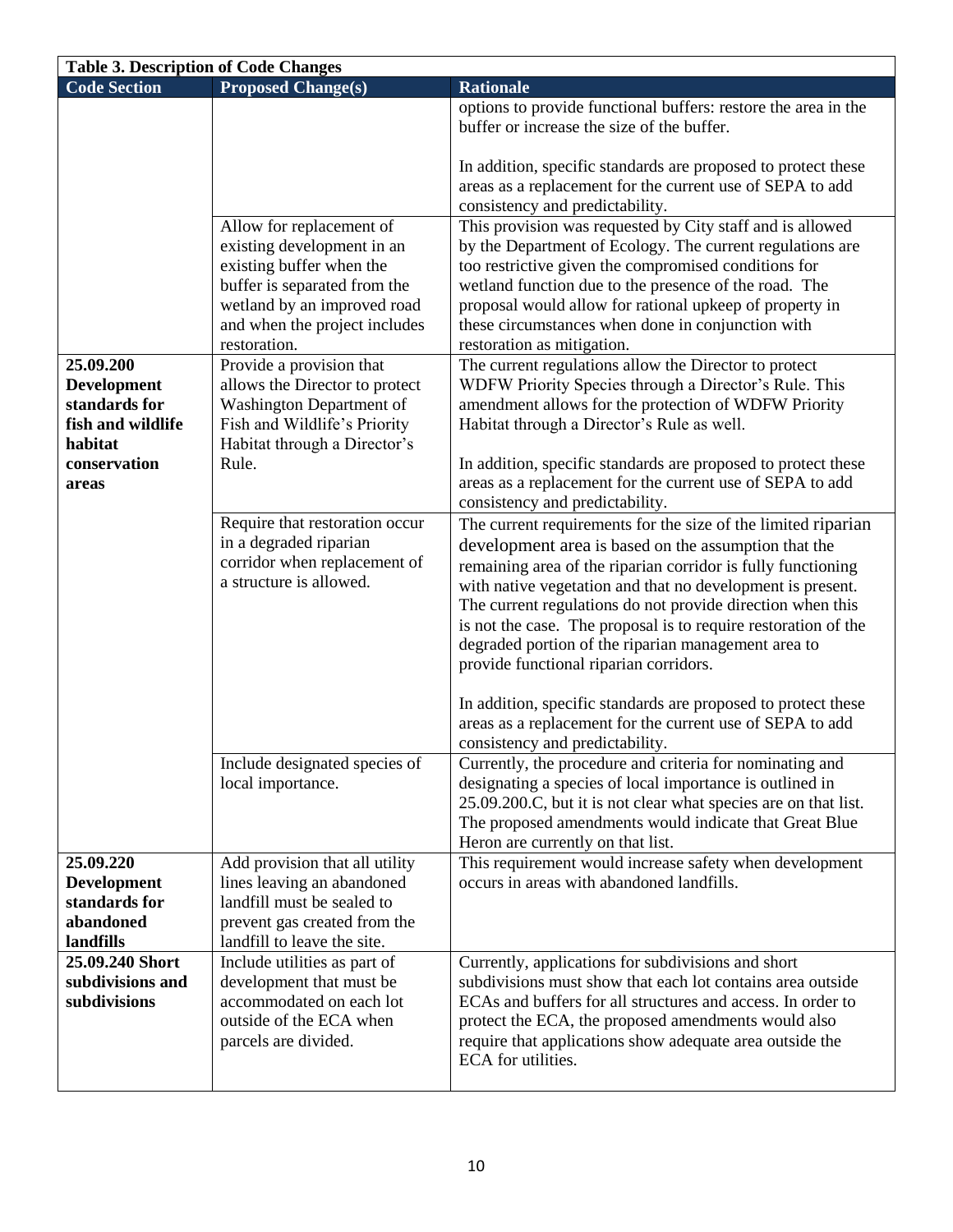| <b>Table 3. Description of Code Changes</b>                                                |                                                                                                                                                                                                                                          |                                                                                                                                                                                                                                                                                                                                                                                                                                                                                                                                                                                                                                                                                                                                                                                                                                                                                                                       |
|--------------------------------------------------------------------------------------------|------------------------------------------------------------------------------------------------------------------------------------------------------------------------------------------------------------------------------------------|-----------------------------------------------------------------------------------------------------------------------------------------------------------------------------------------------------------------------------------------------------------------------------------------------------------------------------------------------------------------------------------------------------------------------------------------------------------------------------------------------------------------------------------------------------------------------------------------------------------------------------------------------------------------------------------------------------------------------------------------------------------------------------------------------------------------------------------------------------------------------------------------------------------------------|
| <b>Code Section</b>                                                                        | <b>Proposed Change(s)</b>                                                                                                                                                                                                                | <b>Rationale</b>                                                                                                                                                                                                                                                                                                                                                                                                                                                                                                                                                                                                                                                                                                                                                                                                                                                                                                      |
|                                                                                            | Apply certain development<br>standards (lot coverage,<br>height limits) based on area<br>outside the ECA and buffers<br>in which development is<br>prohibited.                                                                           | Currently, the Code allows ECA areas to be used in<br>calculating lot coverage, and height limits are also based on<br>total lot area including the ECA. The change would require<br>lot coverage to be calculated based on non-ECA area except<br>for areas in which development is allowed and up to 30<br>percent of steep slope area.                                                                                                                                                                                                                                                                                                                                                                                                                                                                                                                                                                             |
|                                                                                            | Apply single-family<br>development standards for<br>new lots in single family<br>zones based on non-ECA<br>area.                                                                                                                         | An application for a subdivision or short subdivision in an<br>ECA already must either exclude the area of the ECA in the<br>calculation of the number of lots the parcel may contain or<br>show that each lot contains area outside ECAs and buffers<br>for all structures and access. However, current regulations<br>allow an applicant to include the ECA area in meeting<br>certain development standards, as mentioned above. This<br>has resulted in development where the structure appears out<br>of scale with existing development in the same vicinity and<br>zone. This is the case, for example, with steep slope ECAs<br>because these areas are not visible on the same grade plane<br>of the lot where the development is sited and results in<br>development where it appears that a house is sited on a<br>much smaller lot and crowded when multiple lots are<br>created adjacent to one another. |
|                                                                                            |                                                                                                                                                                                                                                          | The proposed amendments would stipulate that the<br>development standards are applied based on the area<br>outside the ECA. New houses would be required to meet<br>the single-family lot coverage, maximum height, and yard<br>standards based on the non-ECA area, since that is in effect<br>the buildable area for the development. This requirement<br>could constrain the size of some houses on some lots, but is<br>not intended to limit the number of houses that would result<br>from the division of a larger lot into smaller lots.                                                                                                                                                                                                                                                                                                                                                                      |
| 25.09.260<br><b>Environmentally</b><br>critical areas<br>administrative<br>conditional use | Add new requirements for<br>minimum standards for yards<br>and building separations. Lot<br>coverage calculations would<br>be limited to areas outside the<br>ECA and any ECA areas<br>authorized for development<br>by the ACU process. | As currently written, the ECA administrative conditional<br>use (ACU) process has sometimes resulted in development<br>that is out of scale with what could otherwise be<br>constructed on a non-ECA parcel. The current regulation<br>for ACUs is to allow an applicant to count ECA land in<br>calculating the total number of lots allowed on the parcel<br>under the basic Land Use Code minimum lot standards, in<br>situations where the strict application of 25.09.240 would<br>otherwise limit the number of lots, while concentrating<br>development as much as possible on the areas of property<br>outside the ECA land and buffers. The proposed<br>amendments would continue to allow an applicant to<br>propose smaller lots and smaller than required building<br>separations than the minimum required by the single-family<br>zone.                                                                 |
|                                                                                            |                                                                                                                                                                                                                                          | However, under the proposed amendments, if smaller than<br>required lots are proposed, the resulting development would<br>have to comply with specific minimum standards for yards<br>and building separations, helping to make them fit in better<br>with the neighboring development. Lot coverage                                                                                                                                                                                                                                                                                                                                                                                                                                                                                                                                                                                                                  |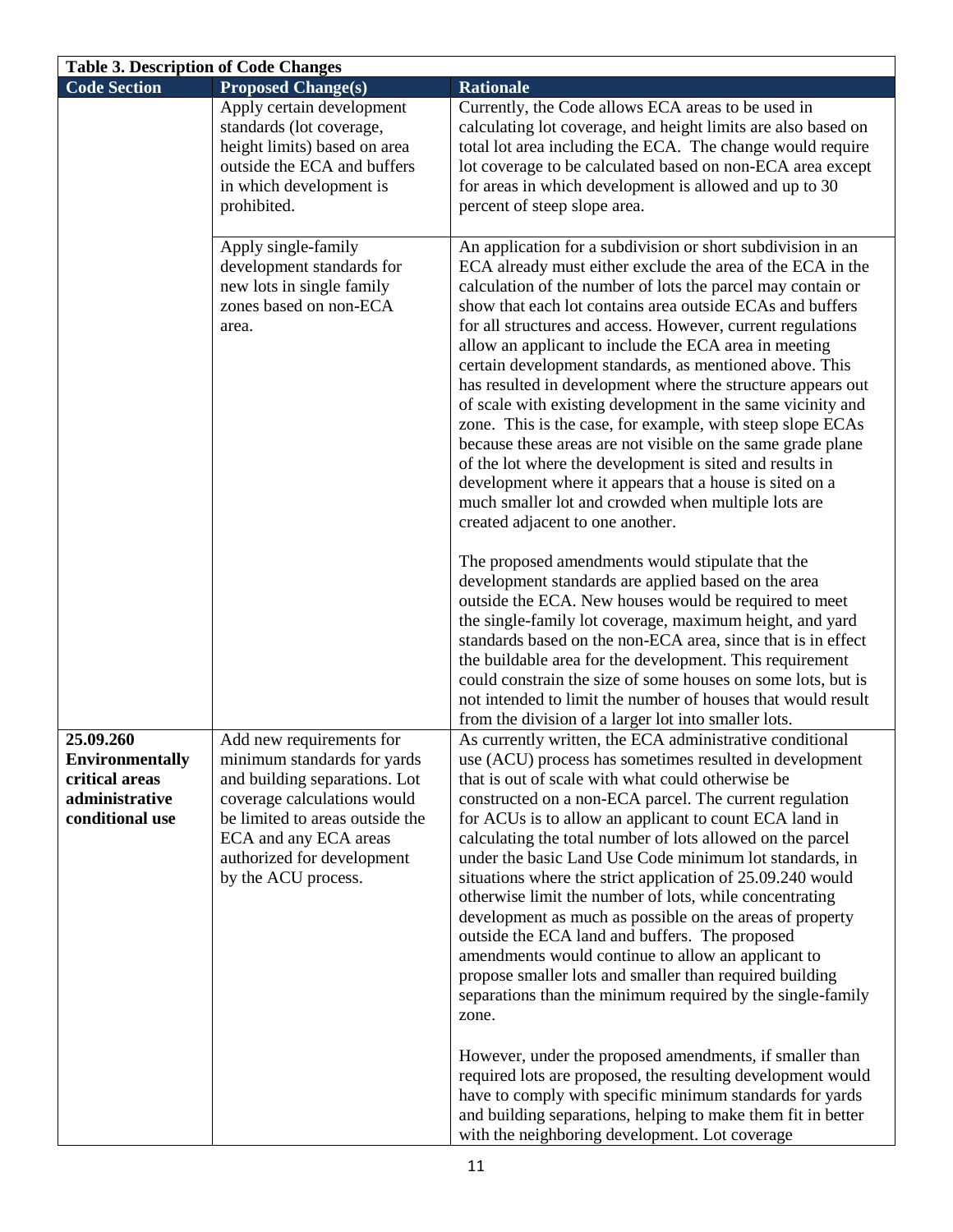| <b>Table 3. Description of Code Changes</b> |                                                                                                                                      |                                                                                                                                                                                                                                                                                                                                                                                                                                                                                                                                                            |
|---------------------------------------------|--------------------------------------------------------------------------------------------------------------------------------------|------------------------------------------------------------------------------------------------------------------------------------------------------------------------------------------------------------------------------------------------------------------------------------------------------------------------------------------------------------------------------------------------------------------------------------------------------------------------------------------------------------------------------------------------------------|
| <b>Code Section</b>                         | <b>Proposed Change(s)</b>                                                                                                            | <b>Rationale</b>                                                                                                                                                                                                                                                                                                                                                                                                                                                                                                                                           |
|                                             |                                                                                                                                      | calculations would be limited to areas outside the ECA and<br>any ECA areas for which relief from steep slope erosion<br>standards is granted and an area up to 30 percent of the<br>steep slope ECA that is authorized for development by the<br>ACU process.                                                                                                                                                                                                                                                                                             |
|                                             | Add prioritization for how to<br>modify development in a<br>steep slope area or buffer in<br>order to minimize impact on<br>the ECA. | If an administrative conditional use application includes<br>development in a steep slope area or buffer, that<br>development must be the minimum necessary to achieve the<br>number of units that would otherwise be allowed on the<br>subject property if it did not contain an ECA. The proposed<br>amendments specify the order in which a proposal should<br>be modified to achieve this: first by reducing lot size, then<br>by reducing the steep slope buffer, and finally by<br>developing in a maximum of 30 percent of the steep slope<br>area. |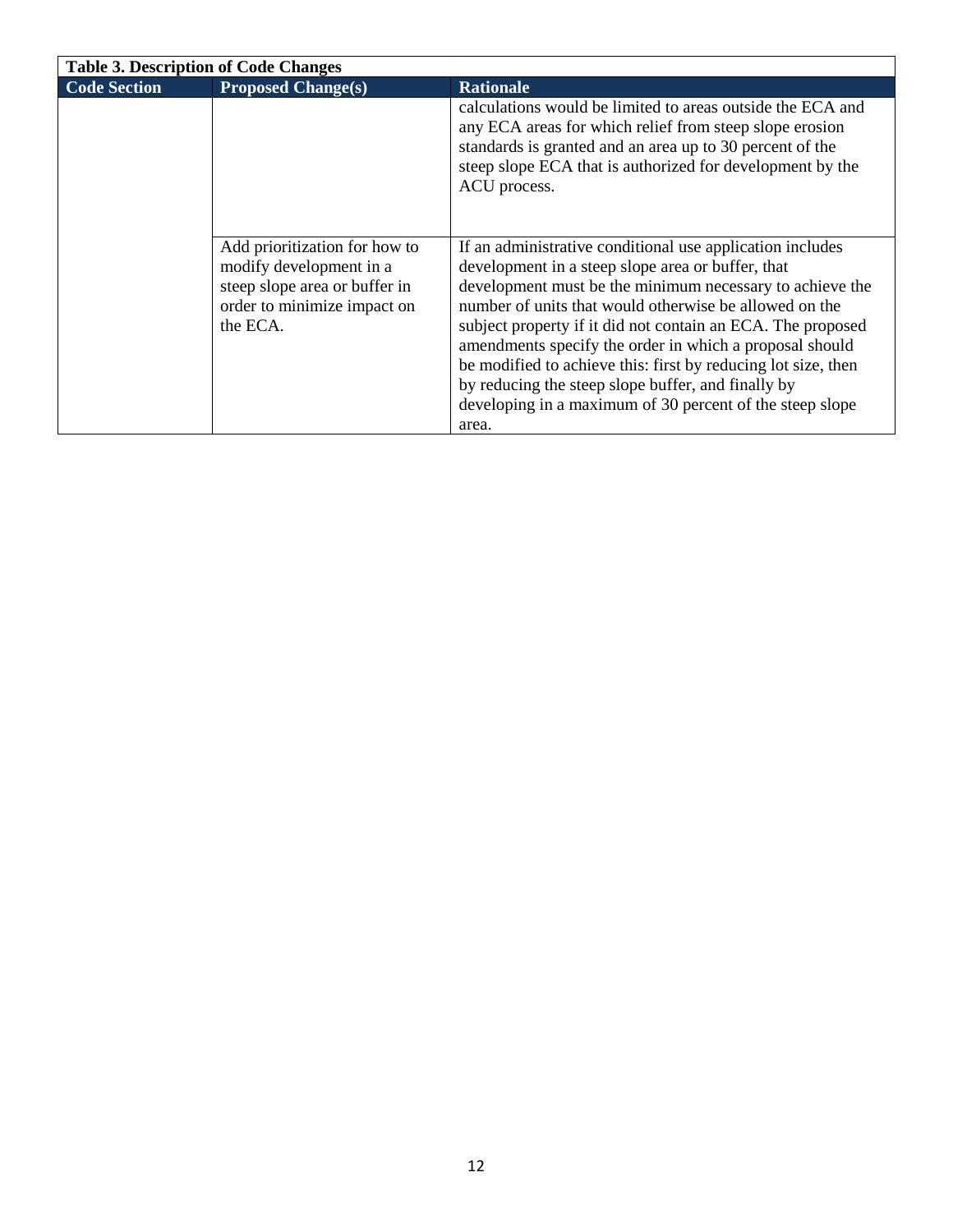| <b>Table 3. Description of Code Changes</b> |                                                                                                                                                                                                      |                                                                                                                                                                                                                                                                                                                                                                                                                                                                                                                                                                                                                                                                                                                                                                                                                                                                                                                                                                   |
|---------------------------------------------|------------------------------------------------------------------------------------------------------------------------------------------------------------------------------------------------------|-------------------------------------------------------------------------------------------------------------------------------------------------------------------------------------------------------------------------------------------------------------------------------------------------------------------------------------------------------------------------------------------------------------------------------------------------------------------------------------------------------------------------------------------------------------------------------------------------------------------------------------------------------------------------------------------------------------------------------------------------------------------------------------------------------------------------------------------------------------------------------------------------------------------------------------------------------------------|
| <b>Code Section</b>                         | <b>Proposed Change(s)</b>                                                                                                                                                                            | <b>Rationale</b>                                                                                                                                                                                                                                                                                                                                                                                                                                                                                                                                                                                                                                                                                                                                                                                                                                                                                                                                                  |
|                                             | Modify development<br>standards for single-family<br>dwelling units and update the<br>subjective criteria related to<br>"neighborhood compatibility"<br>by adding specific<br>development standards. | Similar to the proposed amendments for short subdivisions<br>and subdivisions under 25.09.240, this legislation responds<br>to development on parcels with ECAs that has resulted in<br>structures that are out of scale with existing development in<br>the vicinity and in the same zone as the proposed<br>development. While the intent of the ACU provisions is to<br>allow an applicant to reasonably develop a parcel while<br>protecting the ECA, the current regulations allow<br>development that sometimes deviates from what would be<br>allowed on a non-ECA parcel.                                                                                                                                                                                                                                                                                                                                                                                 |
|                                             |                                                                                                                                                                                                      | In addition, in administering the ACU regulations, SDCI<br>has found it difficult to consistently assess the requirement<br>for neighborhood compatibility under 25.09.260.B.3. For<br>these reasons, the proposed amendments add specific<br>development standards for development proposed in an<br>ACU application.                                                                                                                                                                                                                                                                                                                                                                                                                                                                                                                                                                                                                                            |
|                                             |                                                                                                                                                                                                      | Similar to the proposed amendments to 25.09.240,<br>development would be subject to lot coverage standards for<br>single-family dwelling units and include building separation<br>standards. The current regulations allow for clustering of<br>houses by reducing yards (with no specific limits), and for<br>attached houses, but this can result in development that is<br>larger and bulkier than otherwise allowed by the Land Use<br>Code. Under the proposal, the ACU would continue to<br>allow greater flexibility than under 25.09.240, but lot<br>coverage would apply to the sum of the non-ECA land and<br>any area of intrusion into the ECA, subject to limits specific<br>in the proposed legislation, that is authorized in order to<br>achieve the maximum number of lots allowed on the parcel.<br>Further, building separations could be reduced as before,<br>but only to specified minimum limits specified in the<br>proposed legislation. |
|                                             |                                                                                                                                                                                                      | For example, an application for development on a parcel<br>large enough to subdivide into four lots can still propose<br>four lots that are smaller than required by the underlying<br>single-family zoning in order to stay out of or minimize<br>intrusion into the ECA. Because they have to conform to lot<br>coverage and building separation standards, the structures<br>on those lots may be smaller as a result. The number of lots<br>and structures allowed on the parcel is not intended to<br>change.                                                                                                                                                                                                                                                                                                                                                                                                                                                |
|                                             | Require that new lots created<br>under 25.09.260 must be<br>approved through the unit lot<br>subdivision regulations.                                                                                | While clustering of more than one house per lot would<br>continue to be allowed, any subdivision of property would<br>be required to be approved as a unit lot subdivision. By<br>requiring a unit lot subdivision, ECA covenants and other<br>site constraints that protect the ECA, such as drainage<br>requirements, would apply to the entire property (the parent<br>lot), not just individual lots.                                                                                                                                                                                                                                                                                                                                                                                                                                                                                                                                                         |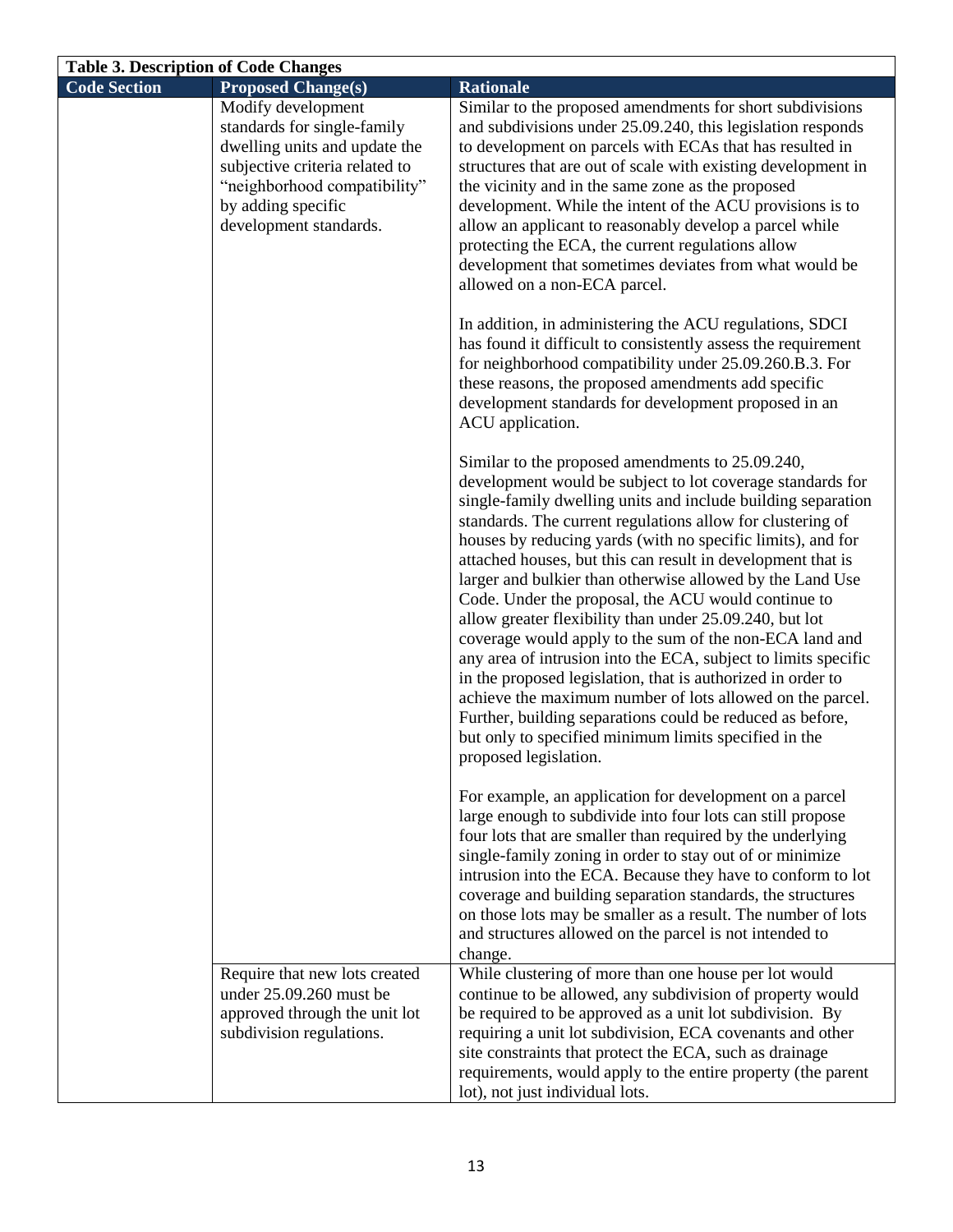| <b>Table 3. Description of Code Changes</b>                                                                                                 |                                                                                                                                                                                                                                 |                                                                                                                                                                                                                                                                                                                                                                                                                                                                                                                                                                                                                                                                                                                           |
|---------------------------------------------------------------------------------------------------------------------------------------------|---------------------------------------------------------------------------------------------------------------------------------------------------------------------------------------------------------------------------------|---------------------------------------------------------------------------------------------------------------------------------------------------------------------------------------------------------------------------------------------------------------------------------------------------------------------------------------------------------------------------------------------------------------------------------------------------------------------------------------------------------------------------------------------------------------------------------------------------------------------------------------------------------------------------------------------------------------------------|
| <b>Code Section</b>                                                                                                                         | <b>Proposed Change(s)</b>                                                                                                                                                                                                       | <b>Rationale</b>                                                                                                                                                                                                                                                                                                                                                                                                                                                                                                                                                                                                                                                                                                          |
| 25.09.280 Yard<br>and setback<br>reduction and<br>variance to<br>preserve ECA<br>buffers and<br>riparian<br>corridor<br>management<br>areas | Clarify that the analysis of<br>whether granting the variance<br>would be injurious to safety,<br>the property, or surrounding<br>area is made considering the<br>impacts remaining when all<br>codes have been<br>implemented. | Currently, analyzing the safety of an ECA variance occurs<br>before other codes have been considered and applied.<br>Application of other codes may affect the outcome of the<br>analysis. This amendment would require that this analysis<br>consider all other applicable regulations, such as the<br>Building Code and Stormwater Code.                                                                                                                                                                                                                                                                                                                                                                                |
| 25.09.290 Steep<br><b>Slope Erosion</b><br><b>Hazard Area</b><br><b>Variance</b>                                                            | Create new section<br>consolidating the criteria for<br>granting a steep slope erosion<br>hazard area variance.                                                                                                                 | Most of the criteria for a steep slope area variance are<br>currently contained in subsection 25.09.180.E.1. However,<br>this subsection refers to other variance criteria contained in<br>subsection 25.09.280.B, requiring reviewers to move back<br>and forth through the Code. The proposed amendments<br>remove this inefficiency by consolidating the criteria in a<br>single section.                                                                                                                                                                                                                                                                                                                              |
| 25.09.300<br><b>Environmentally</b><br>critical area<br>exception                                                                           | Refer to new section<br>25.09.065 for mitigation<br>sequencing.                                                                                                                                                                 | The ECA exception criteria currently require that public<br>projects pursuing an exception minimize and mitigate all<br>adverse impacts. This subsection would be replaced with a<br>reference to a new section 25.09.065 that would outline<br>mitigation requirements more specifically.                                                                                                                                                                                                                                                                                                                                                                                                                                |
| 25.09.520<br><b>Definitions</b>                                                                                                             | Add definition for "fish<br>habitat."<br>Modify definition of "land<br>disturbing activity."<br>Modify definition of "Parcel."                                                                                                  | In a few instances, Chapter 25.09 refers to fish habitat,<br>which currently is not defined except broadly as part of the<br>definition of "wildlife habitat."<br>The proposed amendments would define fish habitat as<br>wildlife habitat that specifically "supports fish at any life<br>stage at any time of the year, including off-channel habitat<br>and potential habitat that is likely to be used by fish and<br>could be restored."<br>The proposed amendments would add "draining water from<br>a site" to the list of actions that are considered land<br>disturbing activity.<br>The proposed amendment includes "state rights-of-way" to<br>the definition of parcel and clarifies that these areas will be |
|                                                                                                                                             |                                                                                                                                                                                                                                 | subject to Chapter 25.09.<br>Additionally, this amendment responds to questions about<br>whether the regulations apply in any public rights-of-way<br>containing an ECA or buffer.                                                                                                                                                                                                                                                                                                                                                                                                                                                                                                                                        |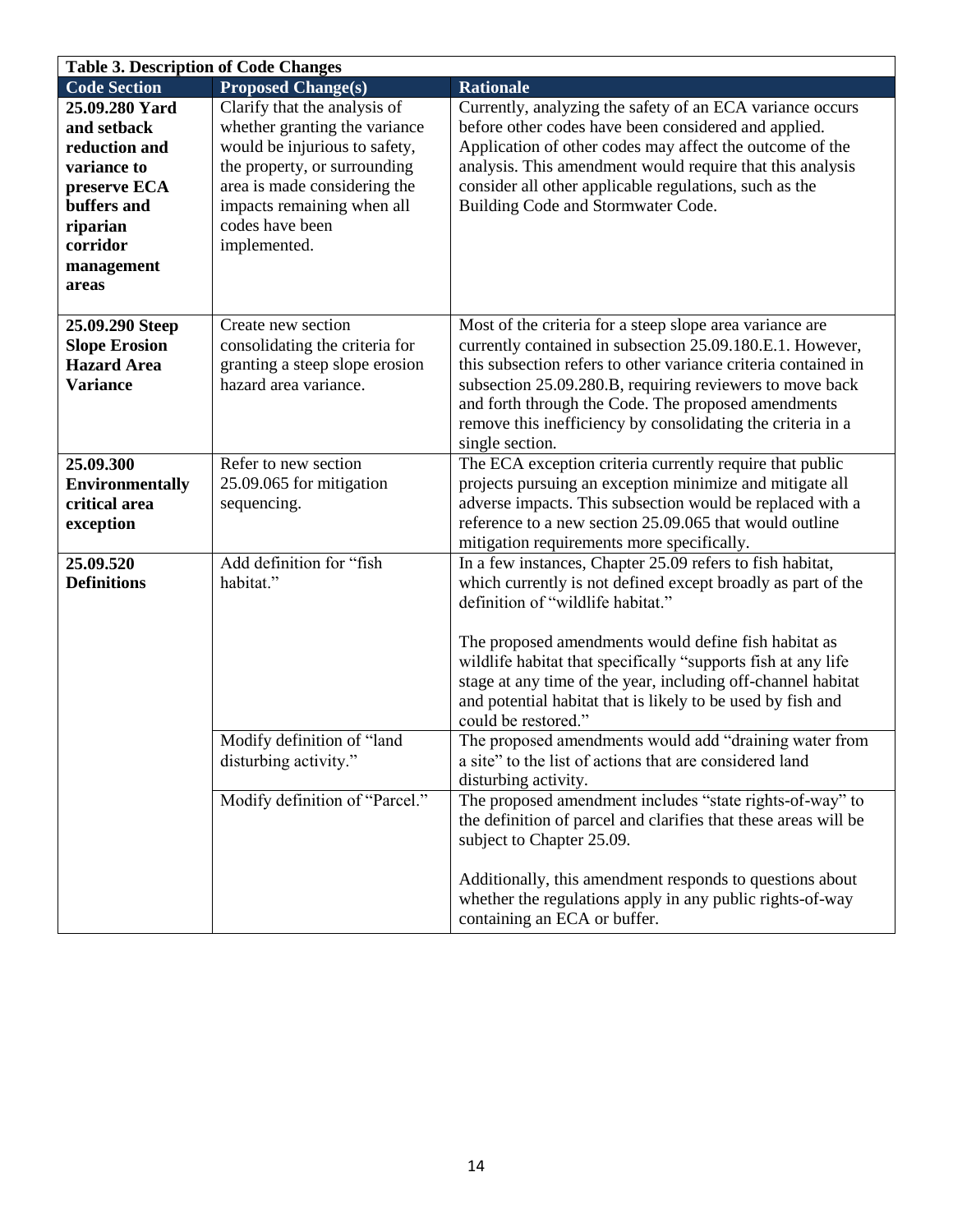| <b>Table 3. Description of Code Changes</b> |                              |                                                                |
|---------------------------------------------|------------------------------|----------------------------------------------------------------|
| <b>Code Section</b>                         | <b>Proposed Change(s)</b>    | <b>Rationale</b>                                               |
|                                             | Added the following          | Increase clarity by adding the definitions listed to the left. |
|                                             | definitions:                 |                                                                |
|                                             | "Aquatic environment"        |                                                                |
|                                             | "Aquatic life"               |                                                                |
|                                             | "Best available science"     |                                                                |
|                                             | "Biodiversity areas and      |                                                                |
|                                             | corridors"                   |                                                                |
|                                             | "City project"               |                                                                |
|                                             | "Conservation easement"      |                                                                |
|                                             | "Department"                 |                                                                |
|                                             | "Feasible"                   |                                                                |
|                                             | "Infeasible"                 |                                                                |
|                                             | Interior renovation and      |                                                                |
|                                             | interior alteration"         |                                                                |
|                                             | "Maintenance and repair"     |                                                                |
|                                             | "Maximum extent feasible"    |                                                                |
|                                             | "Qualified environmental     |                                                                |
|                                             | professional                 |                                                                |
|                                             | "Plan view"                  |                                                                |
|                                             | "Public agency"              |                                                                |
|                                             | "Public projects"            |                                                                |
|                                             | "Qualified environmental     |                                                                |
|                                             | professional"                |                                                                |
|                                             | "Reasonable/reasonably"      |                                                                |
|                                             | "Reasonable use of property" |                                                                |
|                                             | "Renovation and structural   |                                                                |
|                                             | alteration"                  |                                                                |
|                                             | "Single-family residence"    |                                                                |
|                                             | "Tree and vegetation         |                                                                |
|                                             | management"                  |                                                                |
|                                             | "Wetland rehabilitation"     |                                                                |

# *Development Standards for Wetlands*

The increase in the wetland buffer size for Type III wetlands with a moderate or greater level habitat function adds an additional 25 feet of land (from 85 feet to 110 feet) that would be regulated under this ordinance for this wetland type. Based on the past seven years of regulating wetlands, the majority of wetlands do not fall into this category. Additionally, DPD analyzed the City's mapped wetlands and the majority of these wetlands are located on parks property or within other environmentally critical areas. Therefore, DPD expects little impact from this change on the number of parcels that could otherwise be developed.

### *Great Blue Heron Director's Rule*

DPD is proposing to amend Director's Rule (DR) 5-2007: Great Blue Heron Management Plan. Great blue heron is a designated species of local importance in Seattle. (See Section 25.09.200.D for details on nominations and designations of species of local importance.) Great blue heron can be vulnerable due to their tendency to congregate during the breeding season. Their nests are typically constructed in the tallest trees available. As a listed WDFW Priority Species, great blue heron are protected along with their nests under RCW 77.15.130, which concerns the protection of fish and wildlife.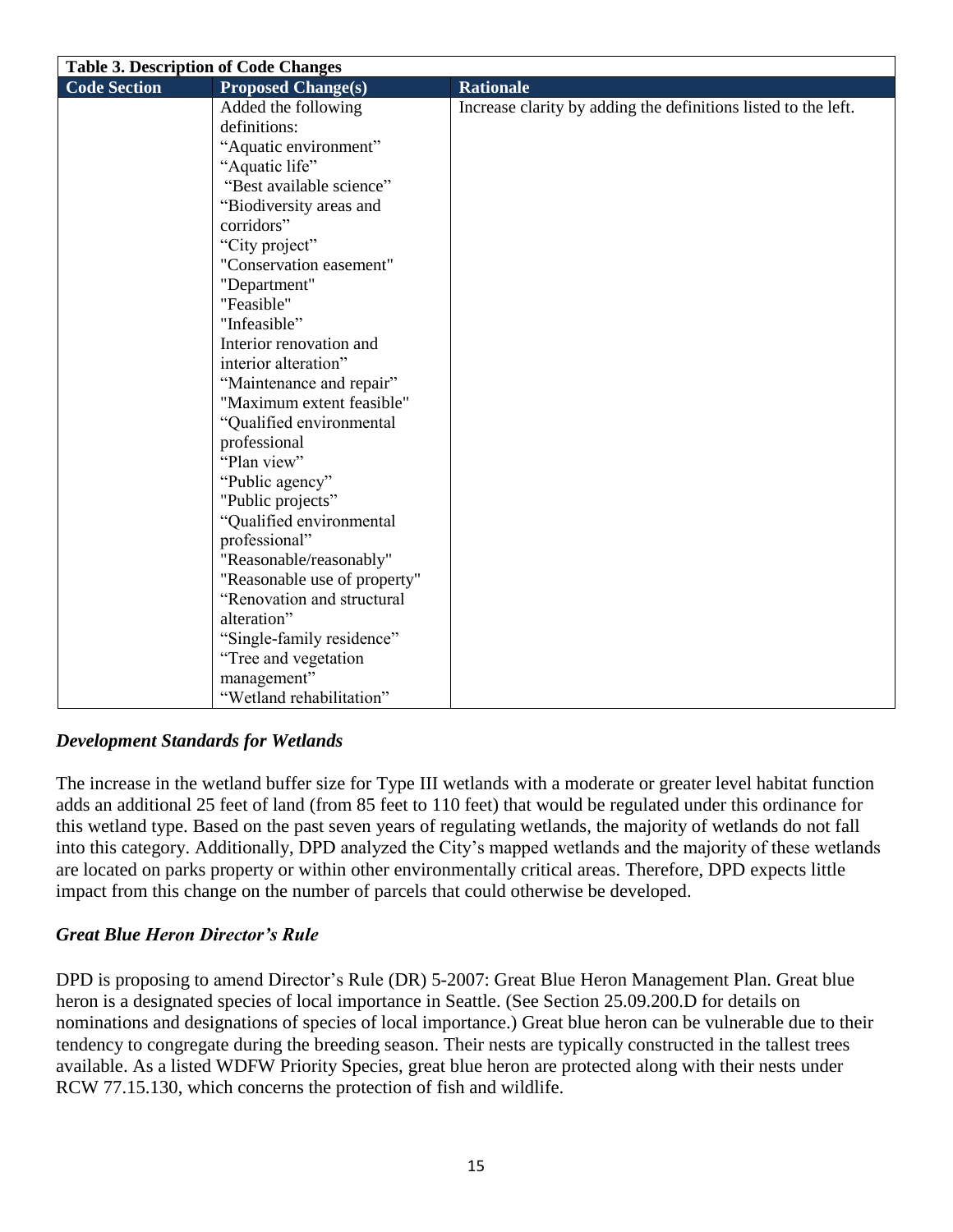DR 5-2007 provides details about the ECA code requirement that an applicant have a Great Blue Heron Management Plan approved by DPD prior to any development. The proposed amendments to DR 5-2007 would make the following primary changes:

| Table 4. Great Blue Heron Director's Rule                                                                                                                                                                                                          |                                                                                                                                                                                                                                                                                                                                                                                                                                                                                                                                                                        |  |  |
|----------------------------------------------------------------------------------------------------------------------------------------------------------------------------------------------------------------------------------------------------|------------------------------------------------------------------------------------------------------------------------------------------------------------------------------------------------------------------------------------------------------------------------------------------------------------------------------------------------------------------------------------------------------------------------------------------------------------------------------------------------------------------------------------------------------------------------|--|--|
| <b>Proposed Change(s)</b>                                                                                                                                                                                                                          | <b>Rationale</b>                                                                                                                                                                                                                                                                                                                                                                                                                                                                                                                                                       |  |  |
| Include an area for a year-round buffer and<br>maintain existing area for the seasonal buffer.                                                                                                                                                     | The updated WDFW guidance for protection of great blue heron<br>recommends a 60-meter (197-foot) year-round buffer and an<br>additional seasonal buffer of 200 meters (656 feet) for loud noises<br>and 400 meters (1,320 feet) for extremely loud noises such as<br>blasting. The proposed would update the regulations to include the<br>year-round buffer and maintain the current 152-meter (500-foot)<br>seasonal buffer given the highly urban nature of Seattle.                                                                                                |  |  |
| Extend the timing of the seasonal buffer by one<br>month to August 31 <sup>st</sup> .                                                                                                                                                              | Based on best available science and great blue heron are<br>documented to use their nests until August 31 <sup>st</sup> .                                                                                                                                                                                                                                                                                                                                                                                                                                              |  |  |
| Include a new term - "Great Blue Heron<br>Management Core Zone"; change the term<br>"colony nesting area" to "great blue heron<br>nesting colony"; and update the definition of<br>Great Blue Heron Management Area.                               | Currently the Great Blue Heron Management Area includes the<br>"Colony Nesting Area" and a surrounding 500-foot seasonal<br>buffer.<br>The proposed changes include:<br>• A new defined term, "Great Blue Heron Management<br>Core Zone," which consists of the Great Blue Heron<br>Nesting Colony and the year-round buffer.<br>• Change the term "Colony Nesting Area" to "Great Blue<br>Heron Nesting Colony."<br>Update the definition of the Great Blue Heron<br>Management Area to include the Great Blue Heron<br>Management Core Zone and the seasonal buffer. |  |  |
| Strengthen tree preservation requirements.                                                                                                                                                                                                         | The proposed amendments would require that all six-inch<br>diameter trees at breast height (dbh) be retained when removal<br>of these trees would decrease the extent to which a colony is<br>screened from new development. Currently only 22-inch dbh<br>screening trees must be retained during nesting season.                                                                                                                                                                                                                                                     |  |  |
| Map the great blue heron staging area                                                                                                                                                                                                              | WDFW's updated guidelines include the description of a great<br>blue heron staging area. This area will be mapped so that it can<br>be monitored to determine if additional regulations are required<br>to protect the great blue heron. The staging area can be used by<br>the male great blue heron from January $1 - March 30$ of each<br>year.                                                                                                                                                                                                                     |  |  |
| Specify that if a nesting colony has been<br>abandoned by a great blue heron colony then the<br>great blue heron management core zone for this<br>colony shall be protected for a period of 10<br>years from the last known active nesting season. | Based on best available science and a requirement of WDFW.                                                                                                                                                                                                                                                                                                                                                                                                                                                                                                             |  |  |

The most significant change to DR 5-2007 is the addition of a 197-foot year-round buffer within which potential impacts of development on the great blue heron nesting colony will be required to be evaluated using mitigation sequencing. DPD analyzed the specific parcels that this regulation could affect. Currently, there are seven locations identified as great blue heron nesting areas. Much of the land within the proposed 197-foot buffer surrounding these areas meets one of the following conditions:

 It is a park or another ECA, such as a wetland or riparian corridor, and therefore already is not likely or able to be developed.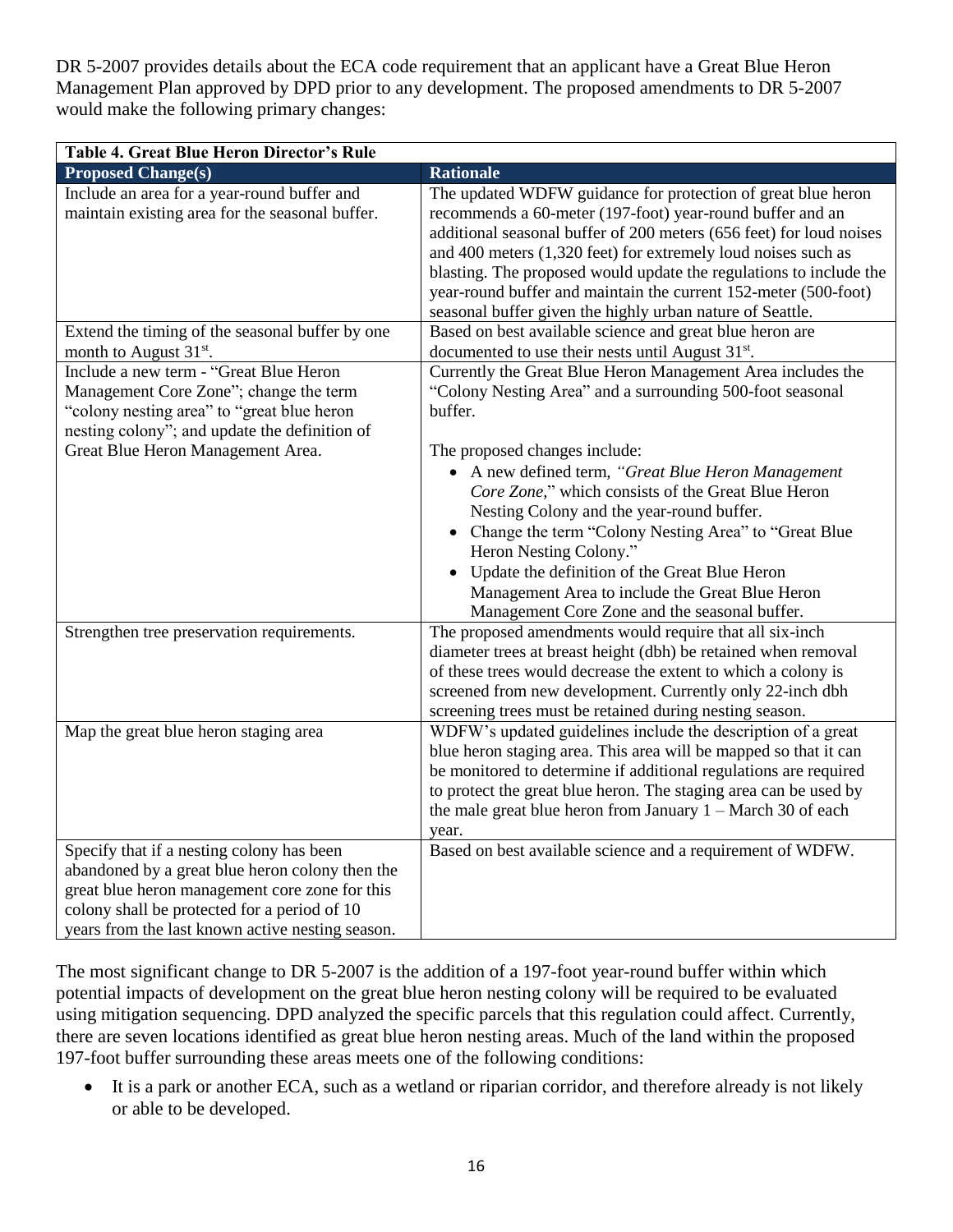- It is zoned for single-family residential development and already developed. The 197-foot buffer will not limit the number of houses that can be developed. However, vegetation management for protection of the great blue heron nesting colonies would be required.
- Two areas of note are the Kiwanis, currently abandoned, and North Beach Ravines. In these areas, the entire ravine is considered the nesting colony and is surrounded by a 500-foot seasonal buffer. The 197-foot year-round buffer would apply around the specific nesting trees in the ravines. The majority of the area surrounding the ravines is zoned for single-family residential development, and the regulations would not limit the number of houses that can be developed.

Two other nesting areas are located where the year-round buffer would include land that has development potential:

- On the University of Washington campus at Rainier Vista. This year-round buffer for this nesting area includes land zoned for Major Institutions.
- At the edge of the West Duwamish Greenbelt. A portion of the year-round buffer for this nesting area includes land zoned for industrial use. This land is currently developed and the property can be redeveloped using mitigation sequencing.

# **State Environmental Policy Act**

The proposed changes to SEPA are to delete Sections 25.09.747 and 25.09.908 and to amend Sections 25.09.305, 25.09.800, and 25.09.900, and the Director's Rule titled Exemptions State Environmental Policy Act (SEPA) Exemptions from Environmental Review Requirements When Establishing, Changing or Expanding a Use to reflect the deletion of Section 25.09.908. The Washington State Administrative Code (WAC) creates certain categorical exemptions that local jurisdictions cannot expand. However [WAC 197-11-908](http://apps.leg.wa.gov/WAC/default.aspx?cite=197-11-908) and [WAC](http://apps.leg.wa.gov/WAC/default.aspx?cite=197-11-305)   $197-11-305(1)(a)$  allow the City to remove certain exemptions if the action will be in a critical area and to require a limited SEPA review. These provisions allow local jurisdictions the ability to choose the type and size of actions that will not be exempt from SEPA review and to choose the critical area(s) in which the action will not be exempt. The limited review that is required for the category of projects that is not SEPA exempt under the above provision is in subsection 25.09.908.B as follows:

*B. The scope of environmental review of proposals within these environmental critical areas is limited to:* 

- *1. Documenting whether the proposal is consistent with The City of Seattle Regulations for Environmentally Critical Areas, SMC Chapter 25.09; and*
- *2. Evaluating potentially significant impacts on the environmentally critical area resources not adequately addressed in The City of Seattle Environmentally Critical Areas Policies or the requirements of SMC Chapter 25.09, Regulations for Environmentally Critical Areas, including any additional mitigation measures needed to protect the environmentally critical areas in order to achieve consistency with SEPA and other applicable environmental review laws.*

The proposal would amend the ECA regulations to address 25.09.908.B.2 above so that the ECA regulations provide the protection required, including additional mitigation measures needed to protect environmentally critical areas in order to achieve consistency with SEPA and applicable environmental laws. These amendments are identified in Table 3 of this report.